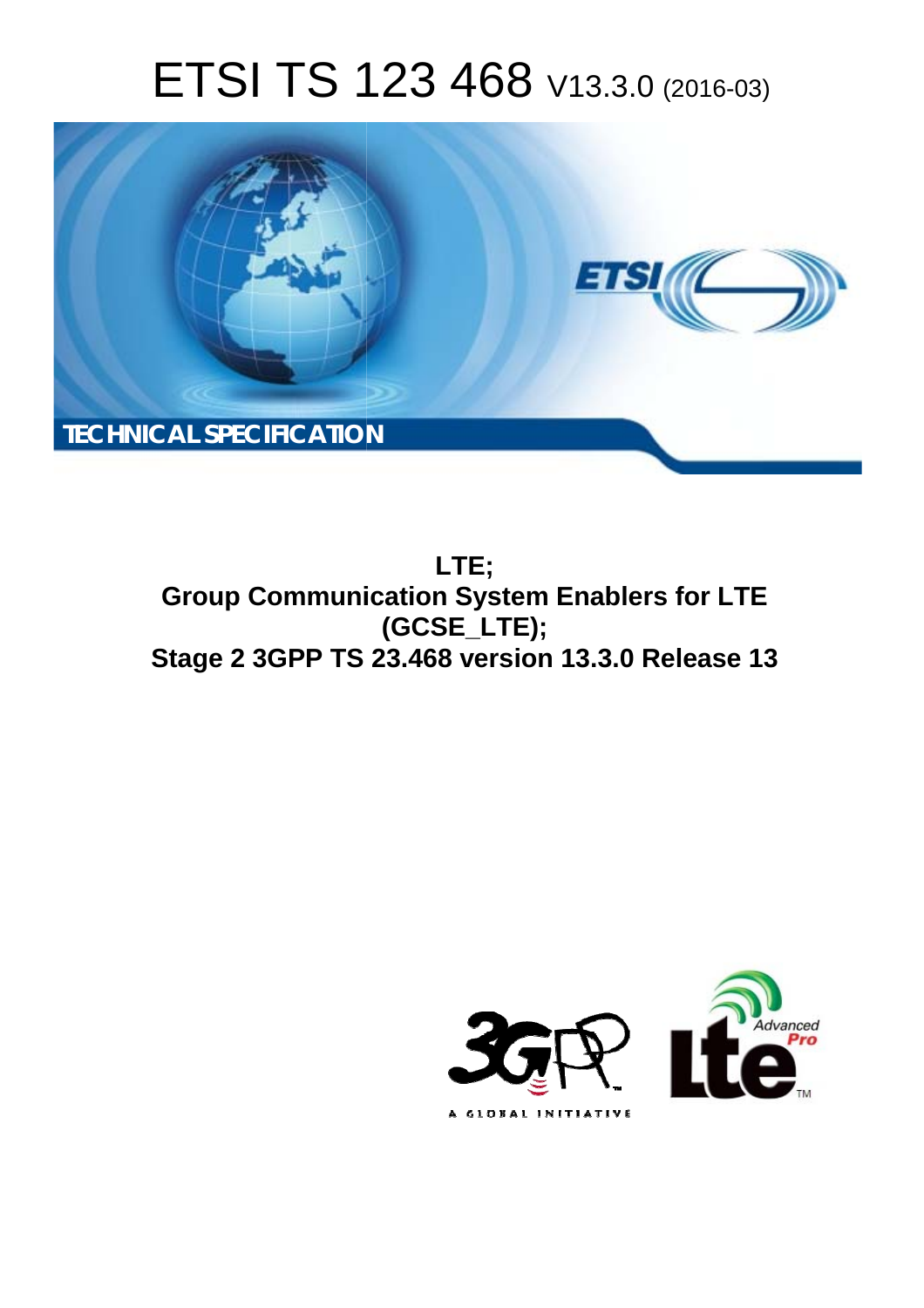Reference RTS/TSGS-0223468vd30

> Keywords LTE

> > *ETSI*

#### 650 Route des Lucioles F-06921 Sophia Antipolis Cedex - FRANCE

Tel.: +33 4 92 94 42 00 Fax: +33 4 93 65 47 16

Siret N° 348 623 562 00017 - NAF 742 C Association à but non lucratif enregistrée à la Sous-Préfecture de Grasse (06) N° 7803/88

#### *Important notice*

The present document can be downloaded from: <http://www.etsi.org/standards-search>

The present document may be made available in electronic versions and/or in print. The content of any electronic and/or print versions of the present document shall not be modified without the prior written authorization of ETSI. In case of any existing or perceived difference in contents between such versions and/or in print, the only prevailing document is the print of the Portable Document Format (PDF) version kept on a specific network drive within ETSI Secretariat.

Users of the present document should be aware that the document may be subject to revision or change of status. Information on the current status of this and other ETSI documents is available at <http://portal.etsi.org/tb/status/status.asp>

If you find errors in the present document, please send your comment to one of the following services: <https://portal.etsi.org/People/CommiteeSupportStaff.aspx>

#### *Copyright Notification*

No part may be reproduced or utilized in any form or by any means, electronic or mechanical, including photocopying and microfilm except as authorized by written permission of ETSI.

The content of the PDF version shall not be modified without the written authorization of ETSI. The copyright and the foregoing restriction extend to reproduction in all media.

> © European Telecommunications Standards Institute 2016. All rights reserved.

**DECT**TM, **PLUGTESTS**TM, **UMTS**TM and the ETSI logo are Trade Marks of ETSI registered for the benefit of its Members. **3GPP**TM and **LTE**™ are Trade Marks of ETSI registered for the benefit of its Members and of the 3GPP Organizational Partners.

**GSM**® and the GSM logo are Trade Marks registered and owned by the GSM Association.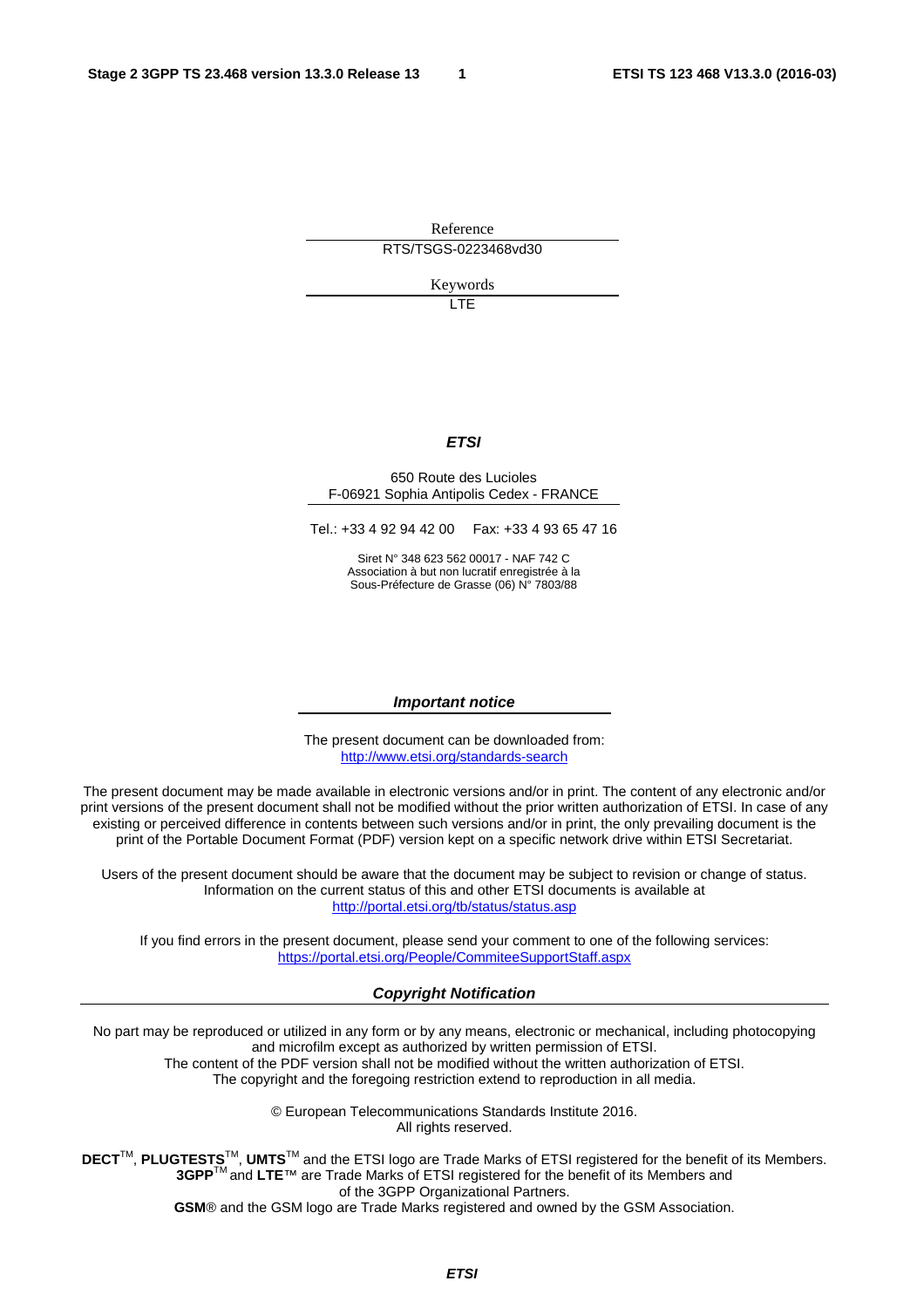# Intellectual Property Rights

IPRs essential or potentially essential to the present document may have been declared to ETSI. The information pertaining to these essential IPRs, if any, is publicly available for **ETSI members and non-members**, and can be found in ETSI SR 000 314: *"Intellectual Property Rights (IPRs); Essential, or potentially Essential, IPRs notified to ETSI in respect of ETSI standards"*, which is available from the ETSI Secretariat. Latest updates are available on the ETSI Web server ([https://ipr.etsi.org/\)](https://ipr.etsi.org/).

Pursuant to the ETSI IPR Policy, no investigation, including IPR searches, has been carried out by ETSI. No guarantee can be given as to the existence of other IPRs not referenced in ETSI SR 000 314 (or the updates on the ETSI Web server) which are, or may be, or may become, essential to the present document.

# Foreword

This Technical Specification (TS) has been produced by ETSI 3rd Generation Partnership Project (3GPP).

The present document may refer to technical specifications or reports using their 3GPP identities, UMTS identities or GSM identities. These should be interpreted as being references to the corresponding ETSI deliverables.

The cross reference between GSM, UMTS, 3GPP and ETSI identities can be found under [http://webapp.etsi.org/key/queryform.asp.](http://webapp.etsi.org/key/queryform.asp)

# Modal verbs terminology

In the present document "**shall**", "**shall not**", "**should**", "**should not**", "**may**", "**need not**", "**will**", "**will not**", "**can**" and "**cannot**" are to be interpreted as described in clause 3.2 of the [ETSI Drafting Rules](http://portal.etsi.org/Help/editHelp!/Howtostart/ETSIDraftingRules.aspx) (Verbal forms for the expression of provisions).

"**must**" and "**must not**" are **NOT** allowed in ETSI deliverables except when used in direct citation.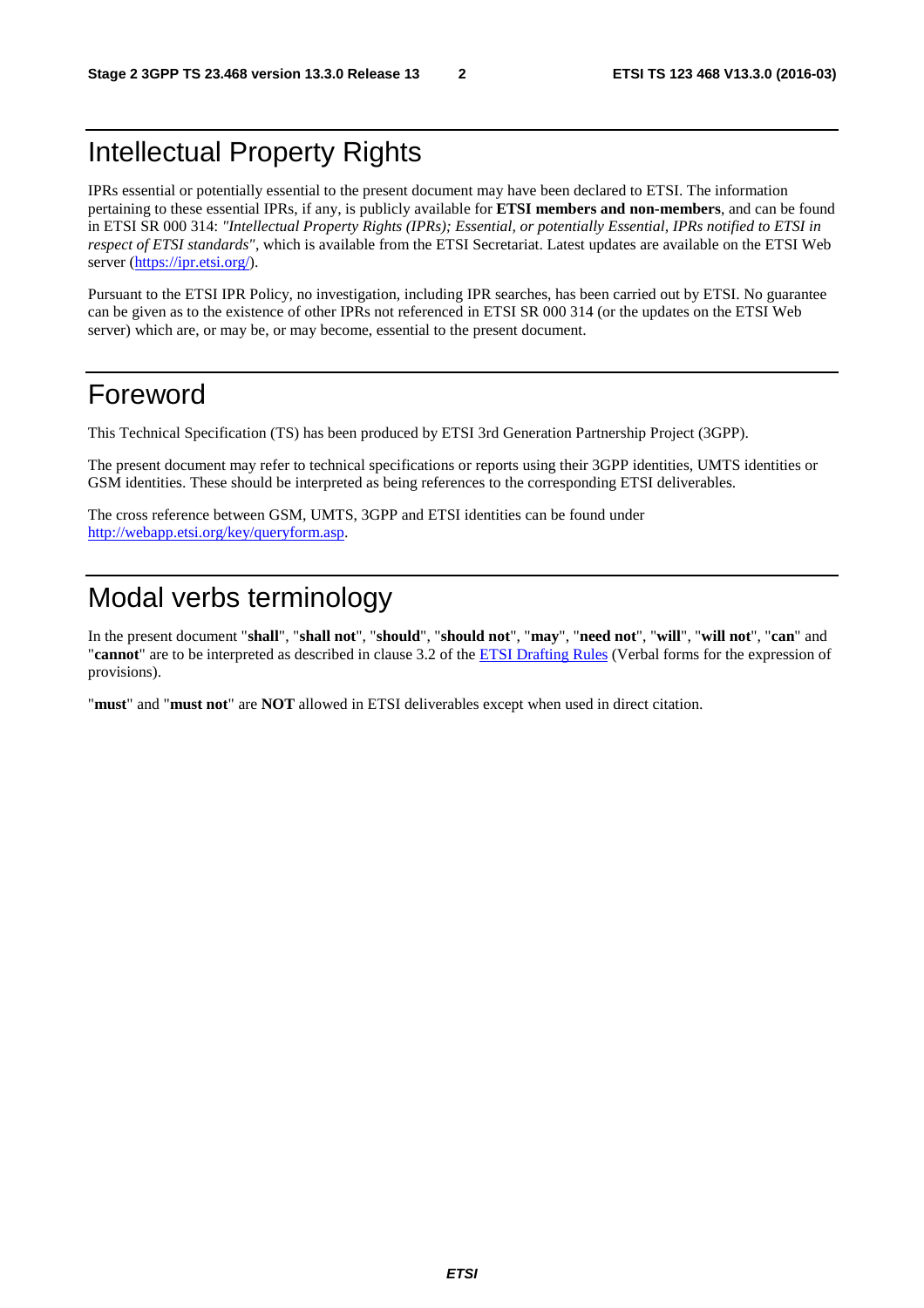$\overline{\mathbf{3}}$ 

# Contents

| 1              |                                         |     |  |  |  |
|----------------|-----------------------------------------|-----|--|--|--|
| 2              |                                         |     |  |  |  |
| 3              |                                         |     |  |  |  |
| 3.1<br>3.2     |                                         |     |  |  |  |
| 4              |                                         |     |  |  |  |
| 4.1            |                                         |     |  |  |  |
| 4.2            |                                         |     |  |  |  |
| 4.2.1          |                                         |     |  |  |  |
| 4.2.2          |                                         |     |  |  |  |
| 4.2.3          |                                         |     |  |  |  |
| 4.2.4          |                                         |     |  |  |  |
| 4.3            |                                         |     |  |  |  |
| 4.3.1          |                                         |     |  |  |  |
| 4.3.2          |                                         |     |  |  |  |
| 4.3.2.1        |                                         |     |  |  |  |
| 4.3.2.2        |                                         |     |  |  |  |
| 4.3.2.3        |                                         |     |  |  |  |
| 4.3.2.4        |                                         |     |  |  |  |
| 4.4            |                                         |     |  |  |  |
| 4.4.1          |                                         |     |  |  |  |
| 4.4.2          |                                         |     |  |  |  |
| 4.4.3          |                                         |     |  |  |  |
| 4.5            |                                         |     |  |  |  |
| 4.5.1<br>4.5.2 |                                         |     |  |  |  |
| 4.5.3          |                                         |     |  |  |  |
| 4.5.4          |                                         |     |  |  |  |
|                |                                         |     |  |  |  |
| 5              |                                         |     |  |  |  |
| 5.1            | MB2: Interface between GCS AS and BM-SC | .14 |  |  |  |
| 5.1.1          |                                         |     |  |  |  |
| 5.1.2          |                                         |     |  |  |  |
| 5.1.2.1        |                                         |     |  |  |  |
| 5.1.2.2        |                                         |     |  |  |  |
| 5.1.2.2.1      |                                         |     |  |  |  |
| 5.1.2.2.2      |                                         |     |  |  |  |
| 5.1.2.2.3      |                                         |     |  |  |  |
| 5.1.2.2.4      |                                         |     |  |  |  |
| 5.1.2.3        |                                         |     |  |  |  |
| 5.1.2.3.1      |                                         |     |  |  |  |
| 5.1.2.3.2      |                                         |     |  |  |  |
| 5.1.2.3.3      |                                         |     |  |  |  |
| 5.1.2.4        |                                         |     |  |  |  |
| 5.1.2.5        |                                         |     |  |  |  |
| 5.2            |                                         | .20 |  |  |  |
| 5.3            |                                         | .20 |  |  |  |
| 5.3.1          |                                         |     |  |  |  |
| 5.3.2          |                                         |     |  |  |  |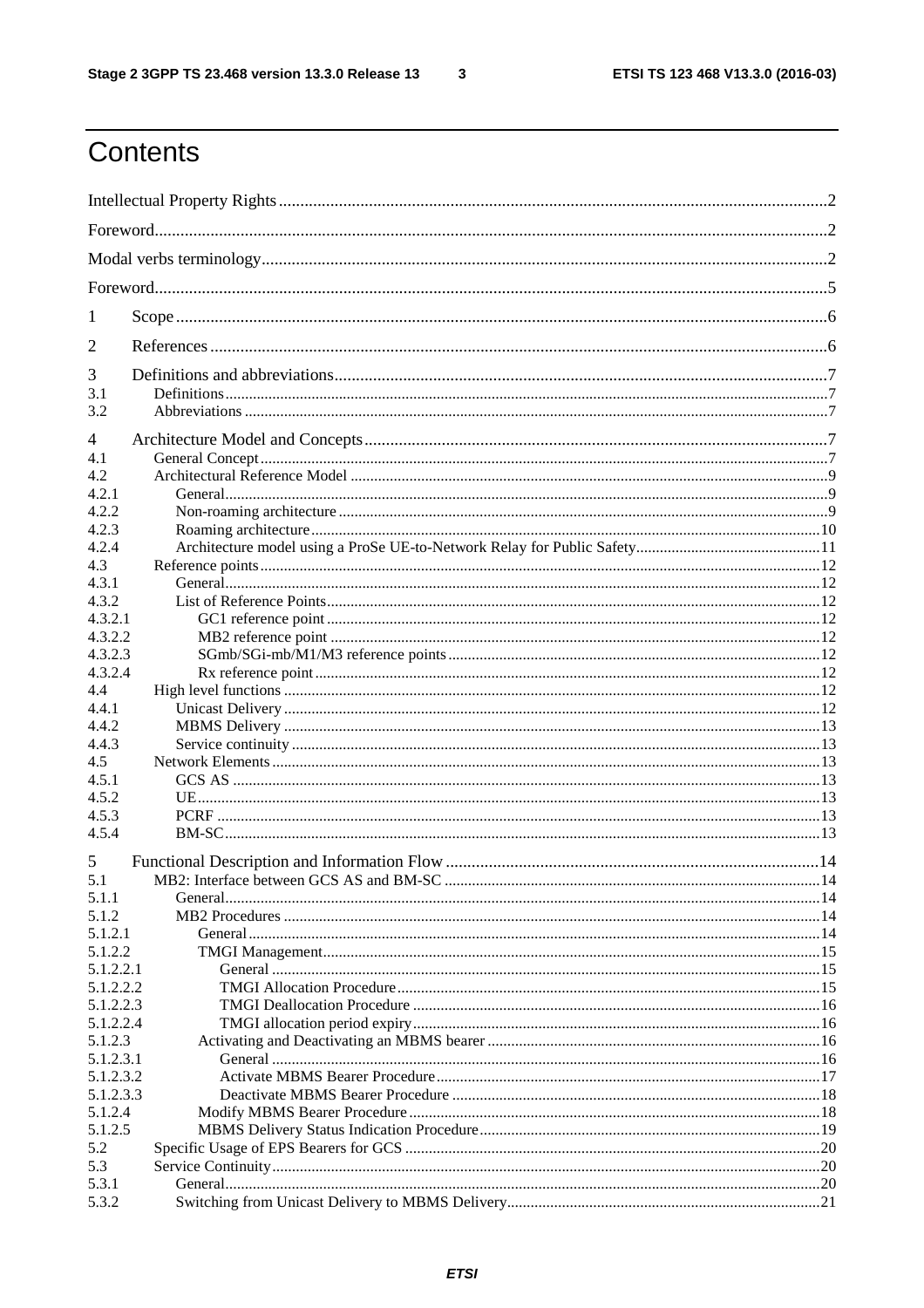| 5.3.3   |                               |  |  |  |  |  |
|---------|-------------------------------|--|--|--|--|--|
| 5.3.3.1 |                               |  |  |  |  |  |
| 5.3.3.2 |                               |  |  |  |  |  |
| 5.3.3.3 |                               |  |  |  |  |  |
| 5.4     |                               |  |  |  |  |  |
| 5.5     |                               |  |  |  |  |  |
| 5.6     |                               |  |  |  |  |  |
|         | <b>Annex A (Informative):</b> |  |  |  |  |  |
| A.1     |                               |  |  |  |  |  |
| A.2     |                               |  |  |  |  |  |
| A.2.1   |                               |  |  |  |  |  |
| A.2.2   |                               |  |  |  |  |  |
| A.2.3   |                               |  |  |  |  |  |
|         | <b>Annex B (Informative):</b> |  |  |  |  |  |
|         |                               |  |  |  |  |  |
|         |                               |  |  |  |  |  |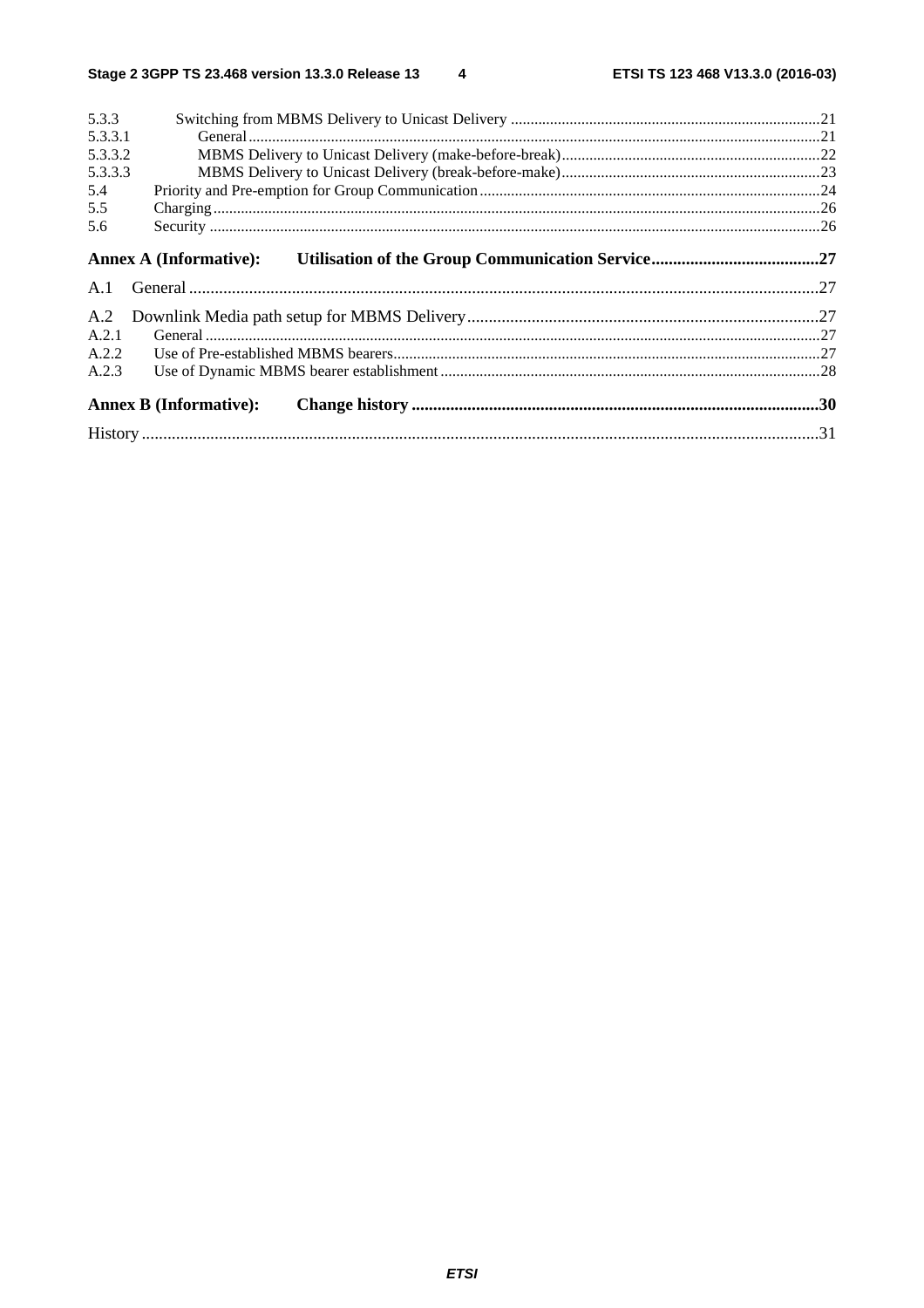# Foreword

This Technical Specification has been produced by the 3<sup>rd</sup> Generation Partnership Project (3GPP).

The contents of the present document are subject to continuing work within the TSG and may change following formal TSG approval. Should the TSG modify the contents of the present document, it will be re-released by the TSG with an identifying change of release date and an increase in version number as follows:

Version x.y.z

where:

- x the first digit:
	- 1 presented to TSG for information;
	- 2 presented to TSG for approval;
	- 3 or greater indicates TSG approved document under change control.
- y the second digit is incremented for all changes of substance, i.e. technical enhancements, corrections, updates, etc.
- z the third digit is incremented when editorial only changes have been incorporated in the document.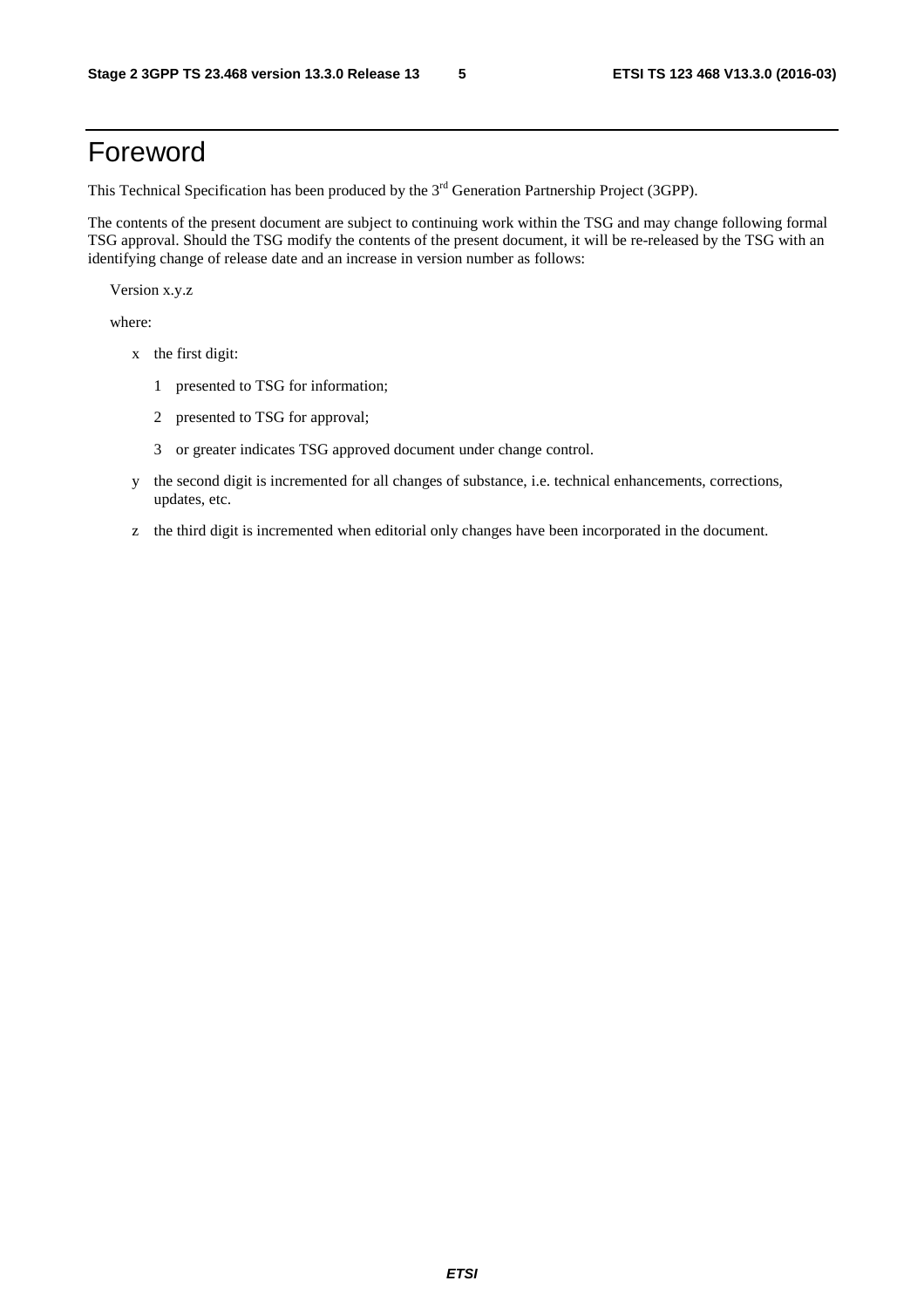# 1 Scope

The present document provides the stage 2 description for the 3GPP system provided enablers to support group communication services using EUTRAN access. The corresponding stage 1 requirements are defined in TS 22.468 [2].

The group communication system is represented by an Application Server (GCS AS) using the 3GPP system provided enablers for transferring its application signalling and for delivering application data, e.g. media data, to a group of UEs either (i) over MBMS Bearer Services using the Broadcast Mode of MBMS (TS 23.246 [3]); or (ii) over EPS Bearers; or (iii) over both MBMS and EPS bearer services.

The specification covers both roaming and non-roaming scenarios and also includes support for service continuity, i.e. support for continuous reception of application data when a UE changes between reception of application data via EPS and MBMS Bearer Services.

Application level interactions between the UE and the GCS Application Server are out of scope of this specification.

# 2 References

The following documents contain provisions which, through reference in this text, constitute provisions of the present document.

- References are either specific (identified by date of publication, edition number, version number, etc.) or non-specific.
- For a specific reference, subsequent revisions do not apply.
- For a non-specific reference, the latest version applies. In the case of a reference to a 3GPP document (including a GSM document), a non-specific reference implicitly refers to the latest version of that document *in the same Release as the present document*.
- [1] 3GPP TR 21.905: "Vocabulary for 3GPP Specifications".
- [2] 3GPP TS 22.468: "Group Communication System Enablers for LTE (GCSE\_LTE)".
- [3] 3GPP TS 23.246: "Multimedia Broadcast/Multicast Service (MBMS); Architecture and functional description".
- [4] 3GPP TS 29.214: "Policy and charging control over Rx reference point".
- [5] 3GPP TS 23.401: "General Packet Radio Service (GPRS) enhancements for Evolved Universal Terrestrial Radio Access Network (E-UTRAN) access".
- [6] 3GPP TS 23.203: "Policy and charging control architecture".
- [7] 3GPP TS 26.346: " Multimedia Broadcast/Multicast Service (MBMS); Protocols and codecs".
- [8] 3GPP TS 33.246: "3G Security; Security of Multimedia Broadcast/Multicast Service (MBMS)".
- [9] 3GPP TS 36.300: "Evolved Universal Terrestrial Radio Access (E-UTRA) and Evolved Universal Terrestrial Radio Access (E-UTRAN); Overall description; Stage 2".
- [10] 3GPP TS 36.321: "Evolved Universal Terrestrial Radio Access (E-UTRA); Medium Access Control (MAC) protocol specification".
- [11] 3GPP TS 23.303: "Proximity-based services (ProSe); Stage 2".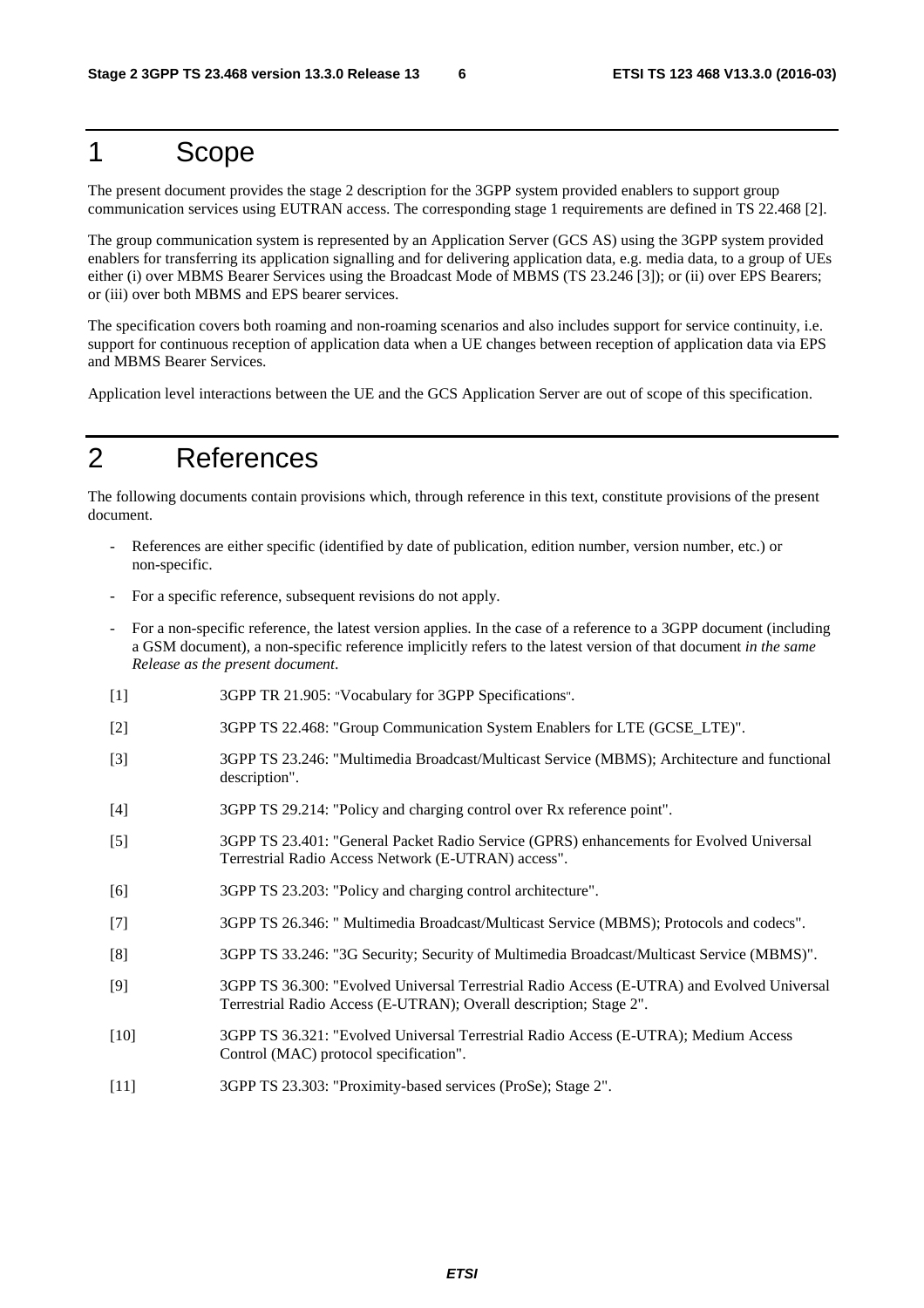# 3 Definitions and abbreviations

### 3.1 Definitions

For the purposes of the present document, the terms and definitions given in TR 21.905 [1] and the following apply. A term defined in the present document takes precedence over the definition of the same term, if any, in TR 21.905 [1].

**MBMS Delivery:** A mechanism by which application data and signaling are delivered using MBMS bearer service over EUTRAN as defined in TS 23.246 [3].

**Unicast Delivery:** A mechanism by which application data and signaling are delivered using EPS bearer service over EUTRAN as defined in TS 23.401 [5].

**ProSe UE-to-Network Relay:** see TS 23.303 [11].

**Remote UE:** see TS 23.303 [11].

### 3.2 Abbreviations

For the purposes of the present document, the abbreviations given in TR 21.905 [1] and the following apply. An abbreviation defined in the present document takes precedence over the definition of the same abbreviation, if any, in TR 21.905 [1].

| AS              | <b>Application Server</b>                                       |
|-----------------|-----------------------------------------------------------------|
| ARP             | Allocation and Retention Priority                               |
| BM-SC           | <b>Broadcast Multicast - Service Centre</b>                     |
| DL              | Down Link                                                       |
| <b>DRX</b>      | Discontinuous Reception                                         |
| FQDN            | Fully Qualified Domain Name                                     |
| <b>GCS</b>      | Group Communication Service                                     |
| <b>GCS AS</b>   | Group Communication Service Application Server                  |
| <b>GCSE LTE</b> | Group Communication System Enabler for LTE                      |
| <b>MBMS</b>     | Multimedia Broadcast/Multicast Service                          |
| <b>MBSFN</b>    | Multimedia Broadcast multicast service Single Frequency Network |
| <b>MCH</b>      | Multicast Channel                                               |
| MCCH            | <b>Multicast Control Channel</b>                                |
| MTCH            | <b>Multicast Traffic Channel</b>                                |
| <b>PCC</b>      | Policy and Charging Control                                     |
| PCEF            | Policy and Charging Enforcement Function                        |
| ProSe           | Proximity-based Services                                        |
| QCI             | QoS Class Identifier                                            |
| <b>TMGI</b>     | Temporary Mobile Group Identity                                 |
| <b>UDP</b>      | User Datagram Protocol                                          |
| <b>vPCRF</b>    | visited Policy and Charging Rules Function                      |
|                 |                                                                 |

# 4 Architecture Model and Concepts

## 4.1 General Concept

This specification describes how a GCS Application Server (GCS AS) may use the enablers offered by the 3GPP system for providing a Group Communication Service (GCS). These enablers are denoted as Group Communication System Enablers (GCSE).

The GCS AS uses EPS bearer services and may use in addition MBMS bearer services for transferring application signalling and data between the GCS AS and the UEs. In uplink direction, the UE uses an EPS bearer service to exchange application signalling with the GCS AS or when it wants to send data to the GCS AS. In downlink direction the GCS AS may transfer application signalling and data via the UE individual EPS bearer services and/or via MBMS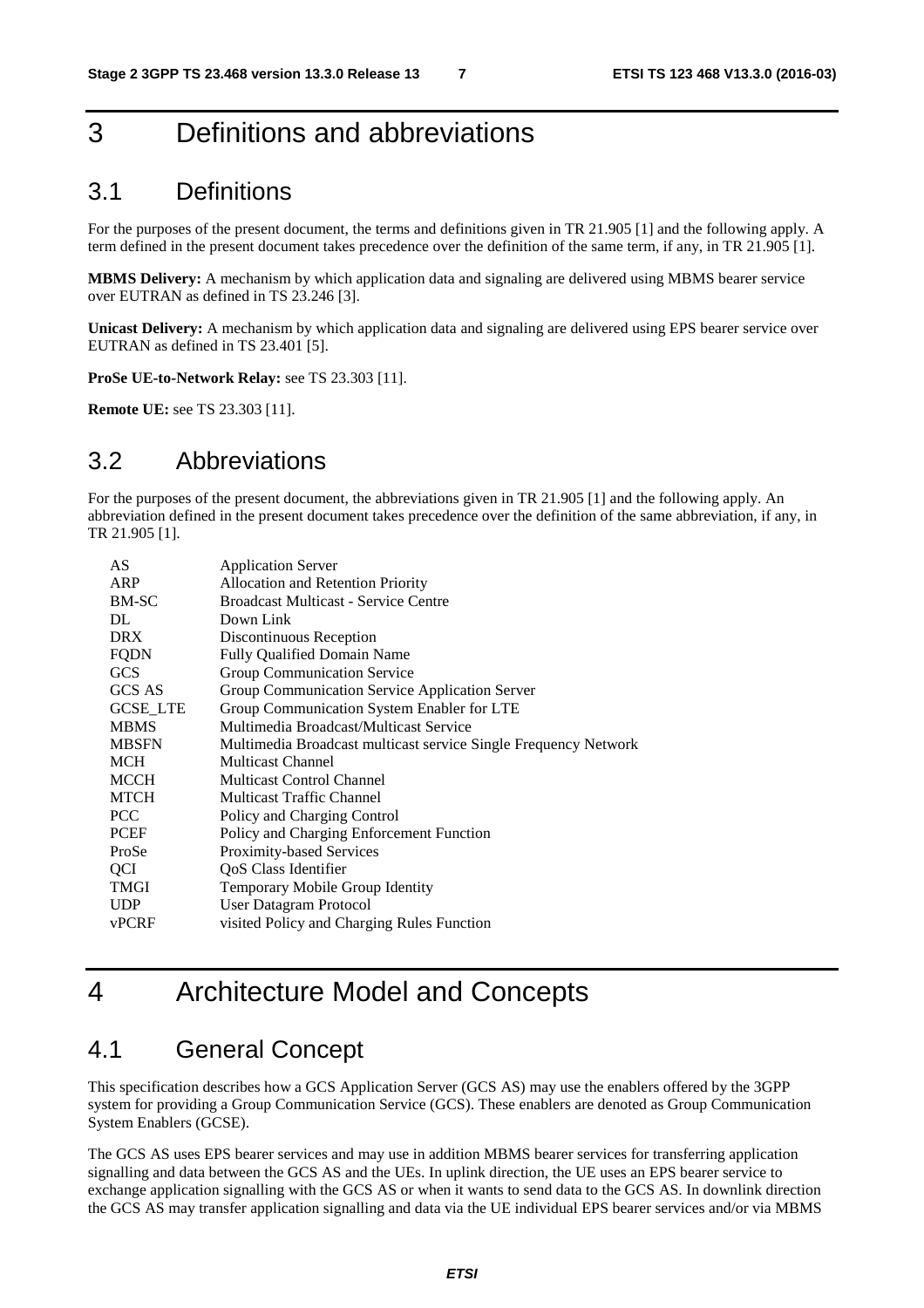bearer service. The GCS UEs register with their GCS AS using application signalling for participating in one or multiple GCS groups.

NOTE 1: GCS application signalling (e.g. for group admission and floor control) and GCS group management aspects (such as group creation, deletion, modification, group membership control, etc) are out of scope of this specification.

When an MBMS bearer service is used, its broadcast service area may be pre-configured for use by the GCS AS. Alternatively, the GCS AS may dynamically decide to use an MBMS bearer service when it determines that the number of UE for a GCS group is sufficiently large within an area (e.g. within a cell or a collection of cells).

When MBMS bearer service is used, GCS AS may transfer data from different GCS groups over a single MBMS broadcast bearer. The application signalling and data transferred via MBMS bearer(s) are transparent to BM-SC and the MBMS bearer service. The GCS AS provides the UEs via GCS application signalling with all configuration information that the UE needs to receive application data via MBMS bearer services and to handle that data appropriately.

When a GCS UE moves between areas where its MBMS broadcast bearers are available or not, the UE informs the GCS AS via application signalling that it changes from MBMS broadcast bearer reception to non-reception, or vice versa, the GCS AS activates or deactivates the downlink application signalling and data transfer via the UE individual EPS bearer(s) as appropriate. To accomplish service continuity, a UE may temporarily receive the same GCS application signalling and data in parallel via EPS bearer(s) and MBMS service(s). The GCS UE application discards any received application signalling or data duplicates.

The following diagram shows an example of a scenario where a combination of Unicast and MBMS Delivery is used for a particular media, belonging to a single group, by the GCS AS on the DL to different UEs. Here, UE-1 and UE-2 receive DL traffic over unicast whereas UEs 3-6 receive DL traffic over MBMS.

NOTE 2: Even though UE-2, UE-3 and UE-4 are connected to the same eNB (eNB-2), the UEs may be using different delivery modes. For example, UE-2 is using unicast since it may be in an area where the MBMS signal strength is weak.



**Figure 4.1-1: Media traffic with unicast and MBMS on DL**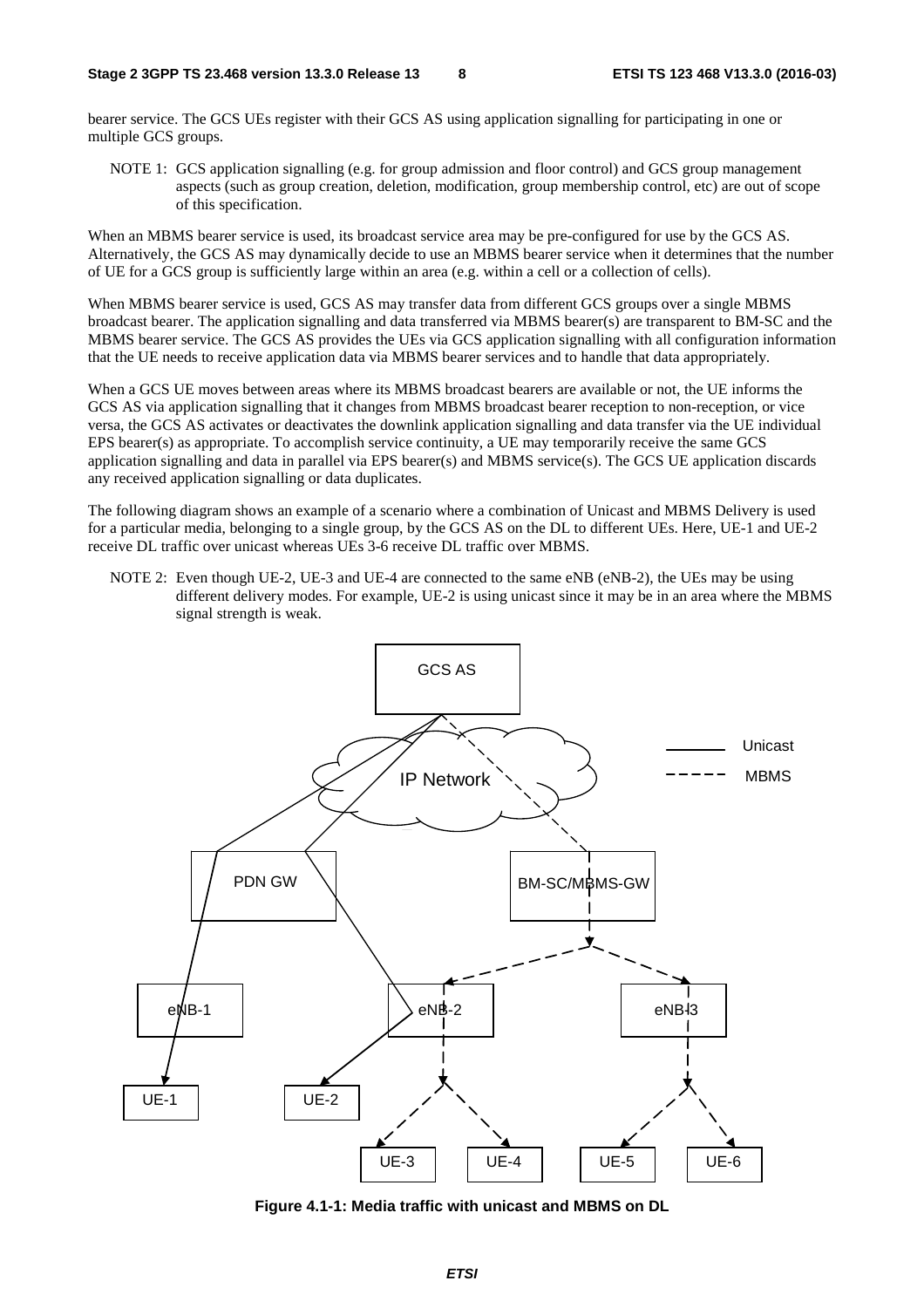NOTE 3: During service continuity procedures a UE may simultaneously receive traffic from both unicast and **MBMS** 

### 4.2 Architectural Reference Model

#### 4.2.1 General

This model assumes that the GCS AS is not associated with any PLMN (regardless of the subscription of the UEs that use it). The GCS AS is merely perceived as a third party application server by each serving PLMN. In addition:

- When the group communication service is provided using Unicast Delivery, there are no additional requirements in order to provide GCS in roaming other than enabling normal EPS roaming and the ability of the GCS AS to access QoS control capabilities via Rx interface in the HPLMN (for the non-roaming case and the roaming Home routed case). For the Local breakout scenario, QoS control may be established via hPCRF and the S9 interface towards the vPCRF directly to the vPCRF as specified in TS 23.203 [6]. The GCS AS shall provide information to enable session binding as defined in clause 6.1.1.2 of TS 23.203 [6].
- When MBMS Delivery to particular regions of the serving PLMN is required, the GCS AS needs to have access to an MB2 interface offered by the serving PLMN.

Since the GCS AS is a third party application server, the GCS AS can access the required network resources to deliver the group communication service, whether the serving PLMN is the Home PLMN or a different VPLMN, based on operator agreement.

The PLMN selection process is according to the existing 3GPP procedures. When a PLMN is selected, the UE should, in order to enable group communication services, register or re-register with the GCS AS and report to it the PLMN ID of the current serving network as well as its HPLMN ID. The GCS AS may then, based on this information, determine if it has an MB2 connection agreement for the serving PLMN, and if so report to the UE the MBMS related service data required to use the service via MBMS Delivery in that PLMN.

Both the Home and serving PLMN ID(s) are needed to identify the contact point for the Rx interface, in addition to existing parameters as defined in TS 23.203 [6] in order to accurately identify the UE and the session. The GCS AS finds the entry point at the HPLMN using the home PLMN ID, the GCS AS finds the entry point at the VPLMN using the serving PLMN ID. Within the PLMN, the information listed in TS 23.203 [6] is used to find the PCRF.

If no MB2 connection agreement with the GCS AS is available in the serving PLMN, then the GCS AS may deliver the group communication data using Unicast Delivery.

NOTE: In the architecture figures shown in clauses 4.2.2, 4.2.3 and 4.2.4, "GCS AS" is being shown as one entity for simplicity. It may be comprised of different functional entities to handle user and control plane. A BM-SC may be connected to multiple GCS AS, and a UE may be served simultaneously by multiple GCS AS (via separate GC1 connections).

The GCS AS provides the Service Information to the PCRF and the BM-SC. The Service Information is mapped by the PCRF and the BM-SC to the QoS parameters under the consideration of the respective EPS network.

### 4.2.2 Non-roaming architecture

Figure 4.2.2-1 shows a high level view of the architecture for the non-roaming scenario.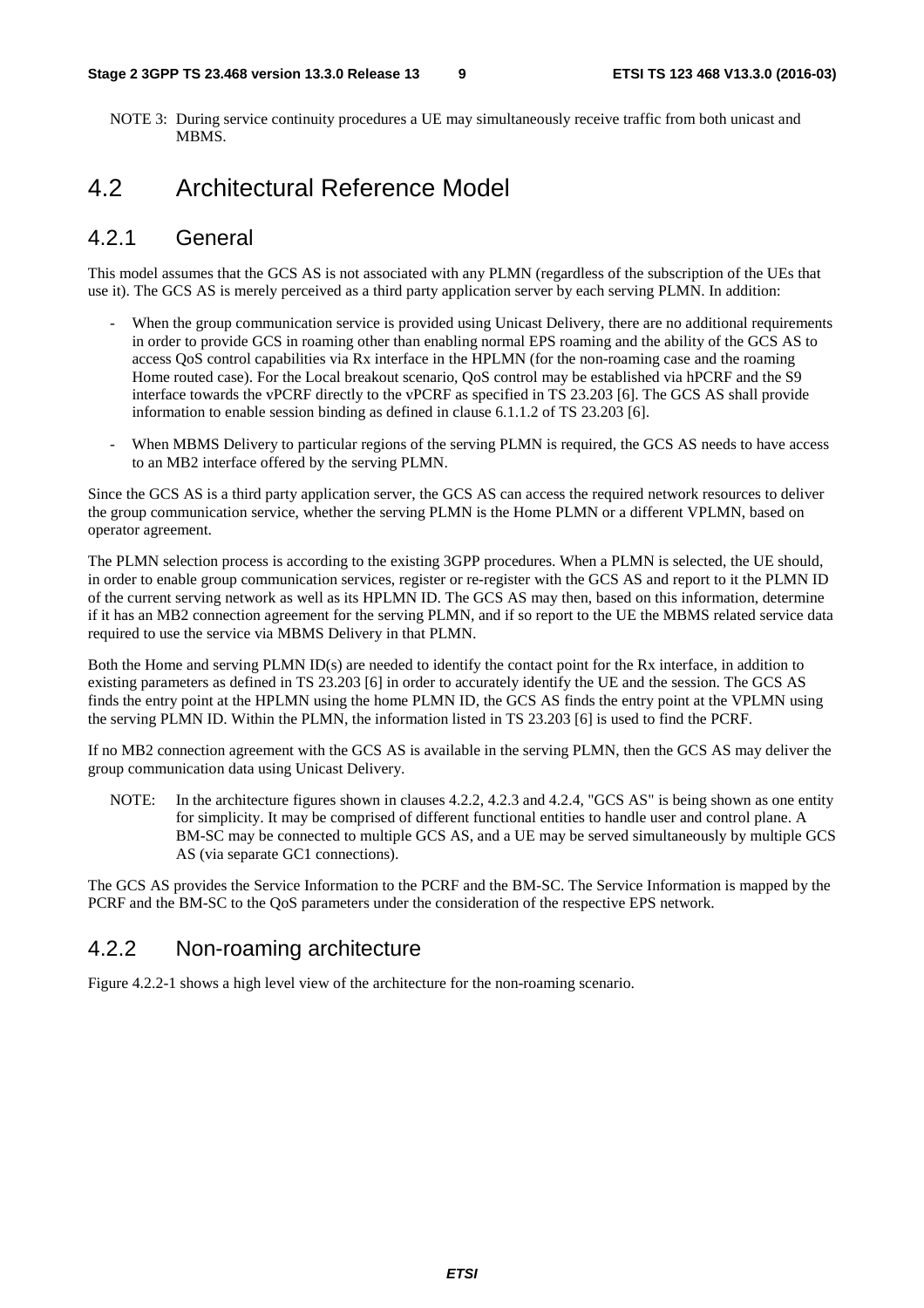

**Figure 4.2.2-1: Non-roaming architecture model for GCSE\_LTE** 

#### 4.2.3 Roaming architecture

Figure 4.2.3-1 shows a high level view of the architecture applicable for the Home routed roaming model for Unicast Delivery. For MBMS Delivery, BM-SC in the V-PLMN has a direct MB2 connection with the GCS AS.



**Figure 4.2.3-1: Home routed roaming model** 

Figure 4.2.3-2 shows a high level view of the architecture applicable for the Local Breakout roaming model for Unicast Delivery. For MBMS Delivery, BM-SC in the V-PLMN has a direct MB2 connection with the GCS AS.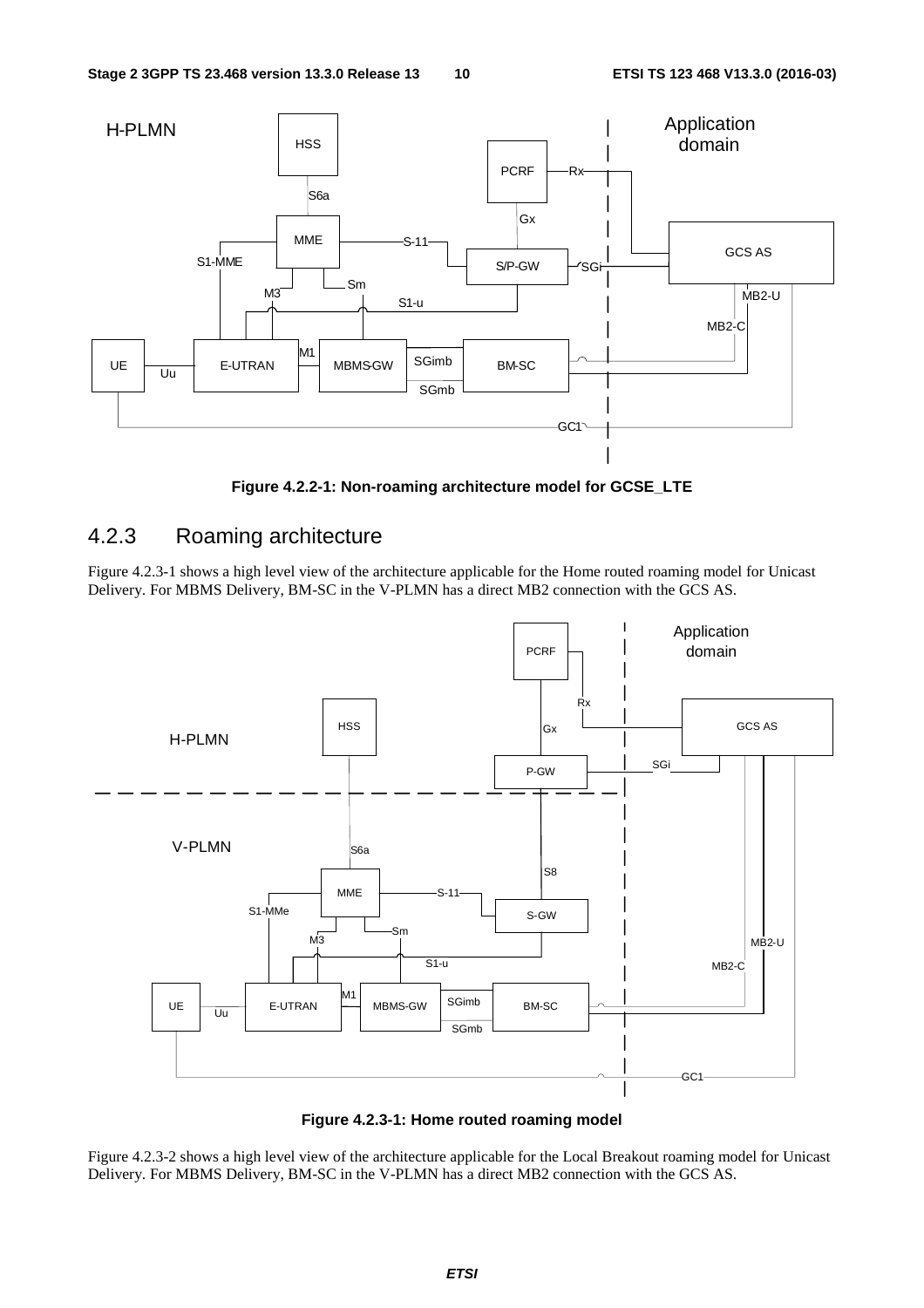

**Figure 4.2.3-2: Local Break Out model** 

The GCS AS is configured with mapping information which contains an IP address range and the corresponding PLMN which is responsible for this IP address range  $\{(\text{IPx}...\text{IPy}) \rightarrow \text{PLMN ID}\}.$ 

In roaming scenarios, the GCS AS receives the UE IP address, the HPLMN ID and the VPLMN ID via GC1 signalling from the UE. If the configured PLMN entry corresponding to the UE's IP address matches the HPLMN ID sent by the UE, the GCS AS selects a PCRF from the UE's HPLMN (hPCRF) using the procedures defined in TS 23.203 [6]. Otherwise, the GCS AS may select a PCRF from either the HPLMN or the VPLMN using the procedures defined in TS 23.203 [6]. The GCS AS makes this selection based on agreements with HPLMN/VPLMN operators.

### 4.2.4 Architecture model using a ProSe UE-to-Network Relay for Public **Safety**

A Group Communication Service (GCS) is supported to the Remote UE using the ProSe UE-to-Network Relay through the PC5 reference point specified in TS 23.303 [11]. In Figure 4.2.4-1, the architecture includes this scenario. This architecture is only applied when using a Group Communication Service Application Server (GCS AS) for public safety.



**Figure 4.2.4-1: Architecture model using a ProSe UE-to-Network Relay for Public Safety**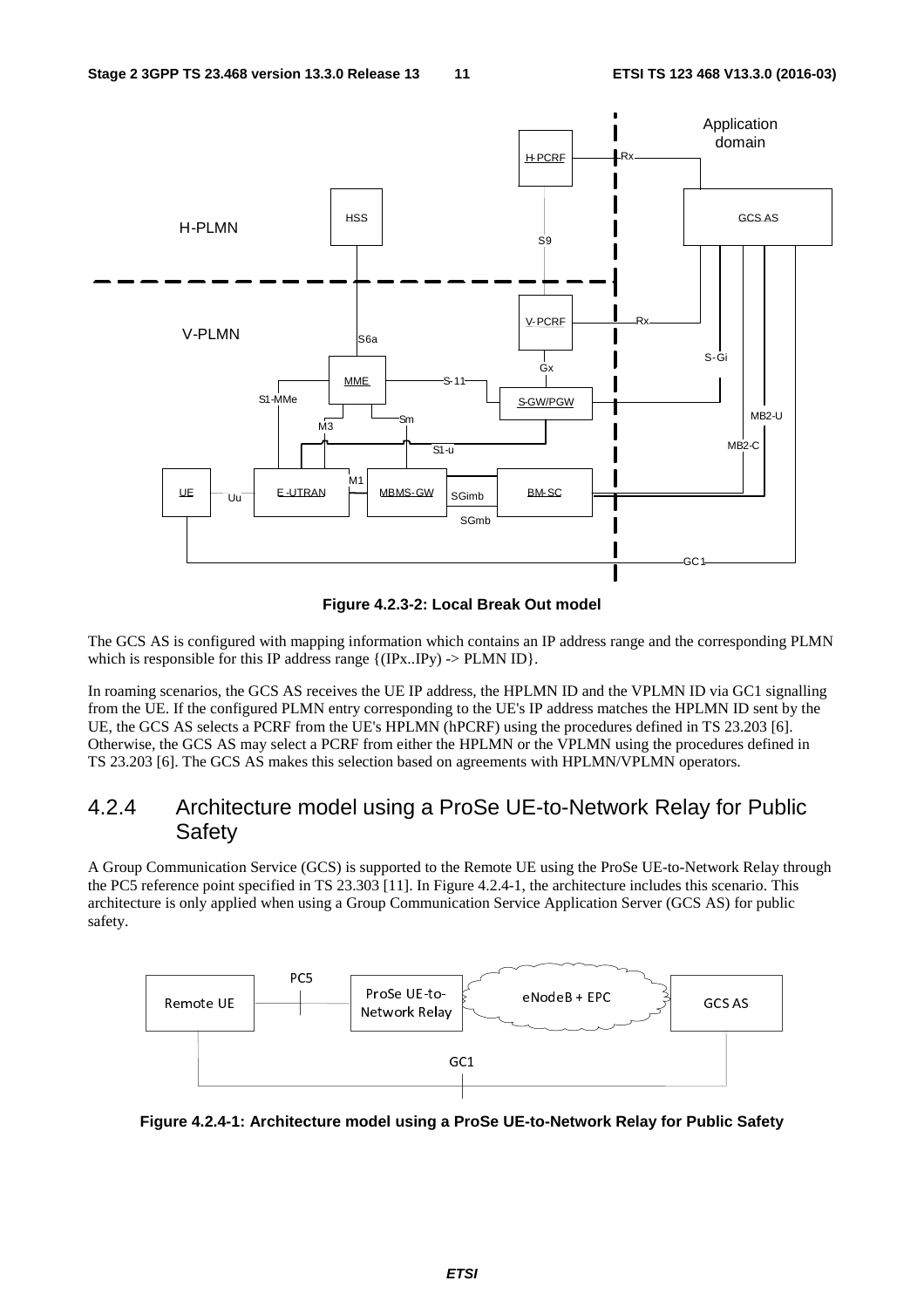# 4.3 Reference points

### 4.3.1 General

The reference points used to support group communications are listed in the following clauses.

### 4.3.2 List of Reference Points

#### 4.3.2.1 GC1 reference point

The GC1 reference point exists between the GCS AS and the application client on the UE, and is not specified in this release of this specification. However, this specification includes high level descriptions of interactions on the GC1 reference point, which are necessary in order to convey certain information (e.g. PLMN ID) and perform certain functions (e.g. register or re-register with serving PLMN ID) in order for the EPS and MBMS bearer services to be delivered accurately. Some of these aspects are specified in clauses 4.2.1, 4.4.1, 4.4.2, 4.5.1, 4.5.2, 5.3.2 and 5.3.3 of this specification.

#### 4.3.2.2 MB2 reference point

The MB2 reference point exists between the GCS AS and the BM-SC.

The MB2 reference point provides the ability for the application to:

- Request the allocation/deallocation of a set of TMGIs,
- Request to activate, deactivate, and modify an MBMS bearer.

The MB2 reference point provides the ability for the BM-SC to:

Notify the application of the status of an MBMS bearer.

NOTE: The ability to indicate failure to deliver content is limited to current functionality.

#### 4.3.2.3 SGmb/SGi-mb/M1/M3 reference points

The SGmb/SGi-mb/M1/M3 reference points are internal to the MBMS system and are defined in TS 23.246 [3].

#### 4.3.2.4 Rx reference point

The Rx reference point is defined in TS 29.214 [4]. The GCS AS uses the Rx interface to manage unicast resources.

### 4.4 High level functions

#### 4.4.1 Unicast Delivery

The UE and GCS AS use the EPS bearers defined in TS 23.401 [5] for Unicast Delivery. The EPS bearers are used for the following:

- Exchanging GC1 signalling between UE and GCS AS.
- Transport of data on the uplink from UE to the GCS AS.
- Transport of data on the downlink from GCS AS to UE when MBMS Delivery is not desirable or possible.

The GCS AS uses the Rx interface to specify and modify the priority level of the EPS bearers used for the group communication session (see clause 5.4).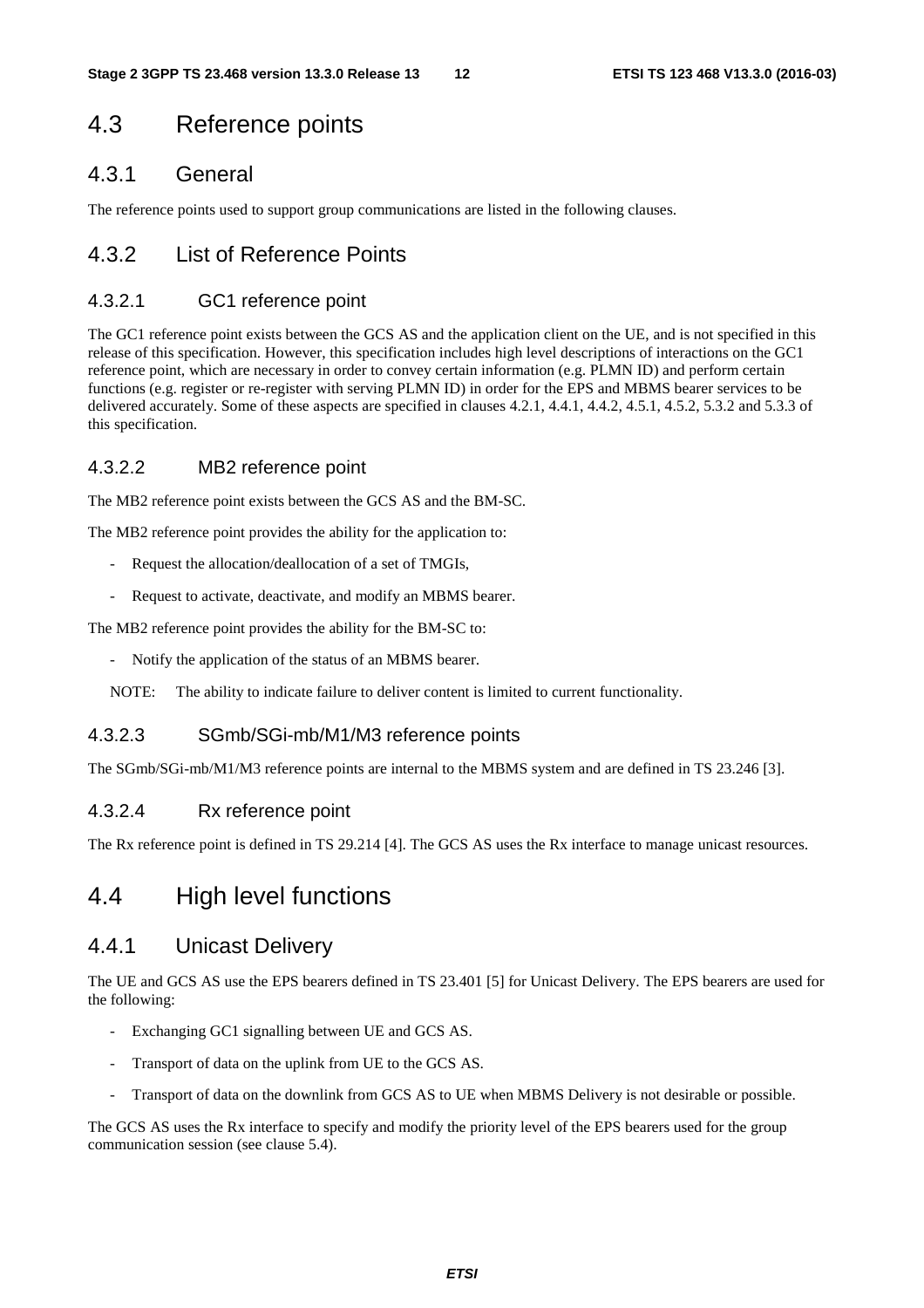### 4.4.2 MBMS Delivery

The GCS AS uses the MBMS bearers defined in TS 23.246 [3] for MBMS Delivery. The MBMS bearer is used to transport data on the downlink from the GCS AS to the UE. The MBMS bearer(s) used for MBMS Delivery can be preestablished before the group communication session is setup or can be dynamically established after the group communication session is setup.

NOTE: Downlink data from the same or different group communication sessions may be multiplexed on the same MBMS bearer as required by the GCS AS. The multiplexing of such data is transparent to the BM-SC.

#### 4.4.3 Service continuity

The UE uses the service continuity procedures defined in clause 5.3 for switching between Unicast Delivery and MBMS Delivery.

### 4.5 Network Elements

### 4.5.1 GCS AS

The GCS AS shall support the following functionality:

- Exchanging GC1 signalling (including GCS session and group management aspects) with the UE.
- Receiving uplink data from the UE over unicast
- Delivery of data to all the UEs belonging to a group using Unicast Delivery and/or MBMS Delivery.
- Transport of application level session information via Rx interface towards PCRF.
- Support for service continuity procedures for a UE to switch between Unicast Delivery and MBMS Delivery as specified in clause 5.3.

### 4.5.2 UE

The GCS capable UE shall support the following functionality:

- Exchanging GC1 signalling (including GCS session and group management aspects) with the GCS AS.
- Provision of a UE specific IDLE MODE DRX cycle length to the core network as specified in TS 23.401 [5] clause 5.13.
- Receiving data from a GCS AS using either Unicast Delivery or MBMS Delivery, or both simultaneously.
- Sending data on the uplink to the GCS AS using unicast.
- Support for service continuity procedures to switch between Unicast Delivery and MBMS Delivery as specified in clause 5.3.
- Simultaneous monitoring and reception of one or more MBMS bearer(s).

### 4.5.3 PCRF

The PCRF supports the functionality defined in TS 23.203 [6].

#### 4.5.4 BM-SC

The BM-SC shall support the following functionality:

- MBMS Broadcast Mode procedures defined in TS 23.246 [3].
- MB2 procedures defined in clause 5.1 for activating, deactivating and modifying an MBMS bearer.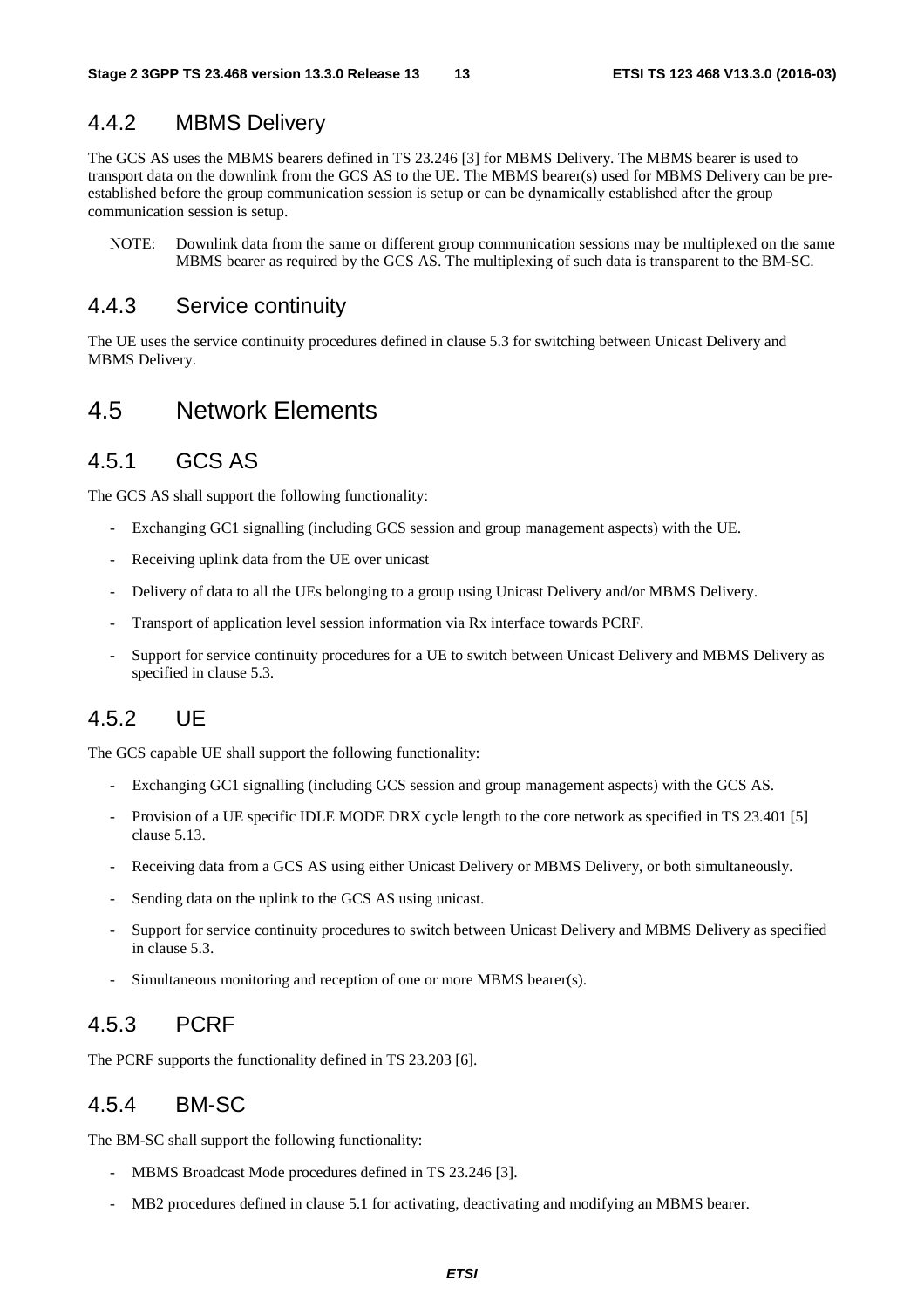# 5 Functional Description and Information Flow

### 5.1 MB2: Interface between GCS AS and BM-SC

#### 5.1.1 General

MB2 offers access to the MBMS bearer service from a GCS AS. MB2 carries control plane signalling (MB2-C) and user plane (MB2-U) between GCS AS and BM-SC. MB2 has the following properties:

- MB2 is used by the GCS AS to interact with the BM-SC for MBMS bearer management.
- The GCS AS may use the MBMS service from multiple BM-SCs, each with a separate MB2 interface.
- The BM-SC shall provide service to multiple GCS ASs via a separate MB2 interface.
- Within one PLMN, an MBMS session is supported by exactly one BM-SC and provided for only one GCS AS.
- The data transferred via MBMS bearer(s) by the GCS AS is transparent to the BM-SC. A GCS AS may transfer data from one or multiple GCS groups via a single MBMS bearer.
- MB<sub>2</sub> is a standardized secured interface to an AS.
- The GCS AS needs to be configured with the IP addresses or a FQDN of the contact points of MB2-C. The MB2-C contact points need to be configured per PLMN ID.
- The user plane transport information (e.g. IP address/UDP port) for delivering group communication data flow from the GCS AS to the BM-SC over MB2-U shall be exchanged over MB2-C.

NOTE 1: The GCS AS is not associated to any specific PLMN from an ownership standpoint.

NOTE 2: It is up to stage 3 to define the protocol stack and security requirements for MB2-C/U, and any additional parameters that may be needed by the MBMS procedure as defined in TS 23.246 [3].

#### 5.1.2 MB2 Procedures

#### 5.1.2.1 General

The MB2 interface provides the ability for the application to use the functionality of the MBMS system to deliver data to group members over MBMS. The procedures supported include:

- allocation of a set of TMGIs (TS 23.246 [3]) by the BM-SC at the request of the GCS AS, (see clause 5.1.2.2.2),
- deallocation of a set of TMGIs by the BM-SC at the request of the GCS AS, (see clause 5.1.2.2.3),
- activating an MBMS bearer, (see clause 5.1.2.3.2),
- deactivating an active MBMS bearer, (see clause 5.1.2.3.3),
- modifying characteristics of an active MBMS bearer, (see clause 5.1.2.4), and
- reporting of MBMS delivery status from the BM-SC to the GCS AS, (see clause 5.1.2.5).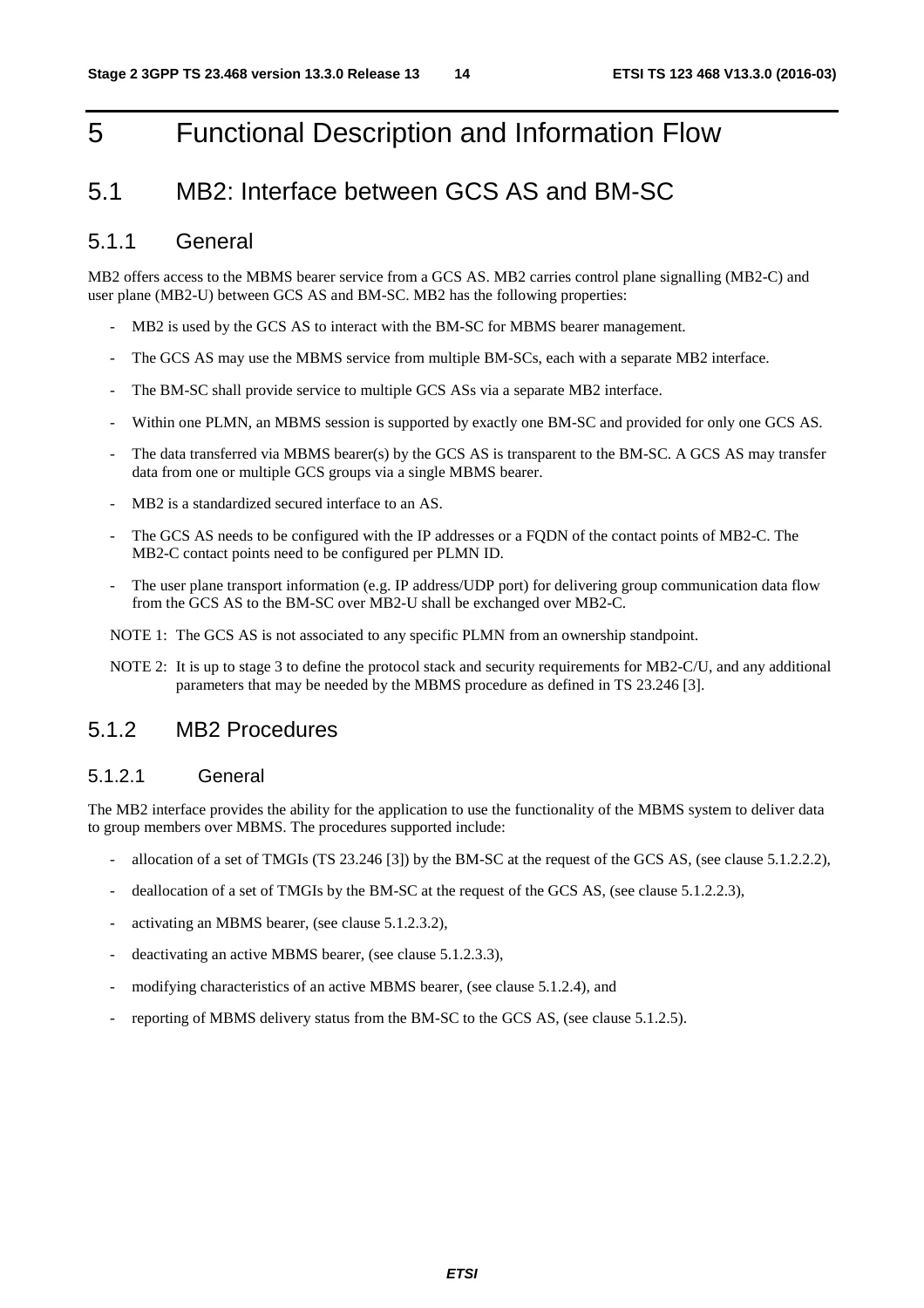The MB2 interface between the GCS AS and the BM-SC is established before any MB2 messages are sent between these two entities, and carries all MB2 messages between the two entities for all MBMS bearers used by the GCS AS. The TMGI/FlowID (see TS 23.246 [3]) is the unique identifier used by the GCS AS and BM-SC to refer to the MBMS bearer.

#### 5.1.2.2 TMGI Management

#### 5.1.2.2.1 General

TMGIs are managed between the GCS AS and the BM-SC using the following explicit allocation and deallocation procedures upon request from the GCS AS.

TMGIs may also be allocated automatically by the BM-SC at bearer activation as described in clause 5.1.2.3.2.

Each TMGI is allocated by the BM-SC for a given period of time determined by the BM-SC. If the GCS AS wants to retain access to a TMGI for an extended period of time the GCS AS needs to request extension of the allocation period. The GCS AS may request an extension of the allocation period at any time prior to expiry of the time period. The actions consequent upon expiry of a TMGI allocation period are described in clause 5.1.2.2.4.

#### 5.1.2.2.2 TMGI Allocation Procedure

The TMGI Allocation procedure is used by the GCS AS to request a set of TMGIs. This procedure may also be used to renew the expiration time for already allocated TMGIs.

Figure 5.1.2.2.1-1 provides the procedure used between the GCS AS and the BM-SC to allocate a set of TMGIs to the GCS AS.



**Figure 5.1.2.2.1-1: TMGI Allocation Procedure** 

- 1. When the GCS AS wishes to have the BM-SC allocate one or more TMGIs to it, the GCS AS sends an Allocate TMGI Request message to the BM-SC, including the number of requested TMGIs. The GCS AS may include a list of TMGIs that are already allocated to the GCS AS, and for which the GCS AS wishes to obtain a later expiration time. The number of TMGIs requested may be zero, if this procedure is used only to renew the expiration time for already allocated TMGIs.
- 2. The BM-SC shall determine whether the GCS AS is authorized to receive the TMGIs and allocates a set of TMGIs. The BM-SC determines an expiration time for the TMGIs. If a list of TMGIs has been received in the Allocate TMGI Request message, the BM-SC also determines whether the TMGIs are allocated to the requesting GCS AS and if yes, whether the expiration time for those TMGIs can be set to the new expiration time.
- 3. The BM-SC shall send an Allocate TMGI Response message to the GCS AS indicating the list of allocated TMGIs, and an expiration time for those TMGIs.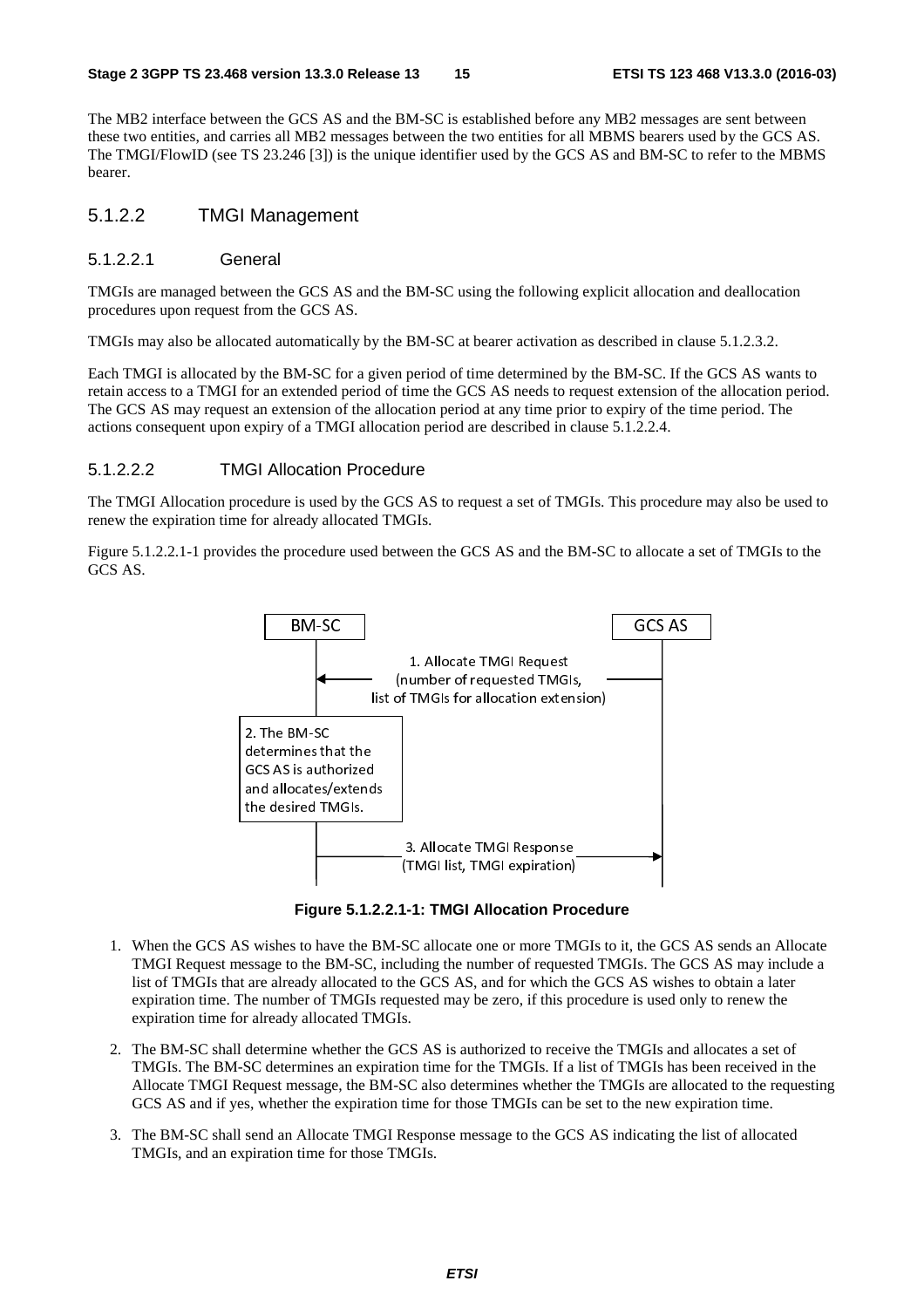#### 5.1.2.2.3 TMGI Deallocation Procedure

The TMGI Deallocation procedure is used by the GCS AS to immediately release a set of TMGIs, irrespective of their expiration times.

Figure 5.1.2.2.2-1 provides the procedure used between the GCS AS and the BM-SC to deallocate TMGIs.



**Figure 5.1.2.2.2-1: TMGI Deallocation Procedure** 

- 1. When the GCS AS decides that it no longer needs one or more TMGIs that are allocated to it, the GCS AS shall send a Deallocate TMGI Request message to the BM-SC with the list of TMGIs to be deallocated. Absence of the list of TMGIs implies that all TMGIs currently allocated by the BM-SC to the GCS AS are to be deallocated.
- 2. The BM-SC shall determine that the GCS AS is authorized to deallocate the indicated TMGIs, and shall then deallocate the TMGIs. If MBMS resources are in use for any of the deallocated TMGIs, those resources are released using the Session Stop procedure defined in TS 23.246 [3] and the BM-SC shall release any corresponding MB2 resources.
- 3. The BM-SC sends a Deallocate TMGI Response message to the GCS AS.

#### 5.1.2.2.4 TMGI allocation period expiry

When the allocation period for a TMGI expires the TMGI and its associated Flow ID are no longer available for use by the GCS AS.

If, at the time of expiry, the TMGI is associated with a previously activated MBMS bearer (clause 5.1.2.3.2) the BM-SC shall autonomously take whatever actions are needed to stop broadcast of the MBMS bearer to the agreed MBMS service area, and shall release the MBMS resources used for the MBMS bearer using the Session Stop procedure defined in TS 23.246 [3]. The BM-SC shall send an MBMS Delivery Status Indication message to the GCS AS and shall release any corresponding MB2 resources.

At any time prior to expiry, the allocation period for a TMGI(s) may be extended as described in clause 5.1.2.2.2. A GCS AS wanting to ensure that it retains access to a TMGI should request extension of the allocation period at an adequate time before expiry, e.g. halfway through the allocation period.

#### 5.1.2.3 Activating and Deactivating an MBMS bearer

#### 5.1.2.3.1 General

Activating and deactivating an MBMS bearer involves the allocation/deallocation of MBMS resources, based on the MBMS bearer configuration provided by the GCS AS, using the following explicit activation and deactivation procedures upon request from the GCS AS.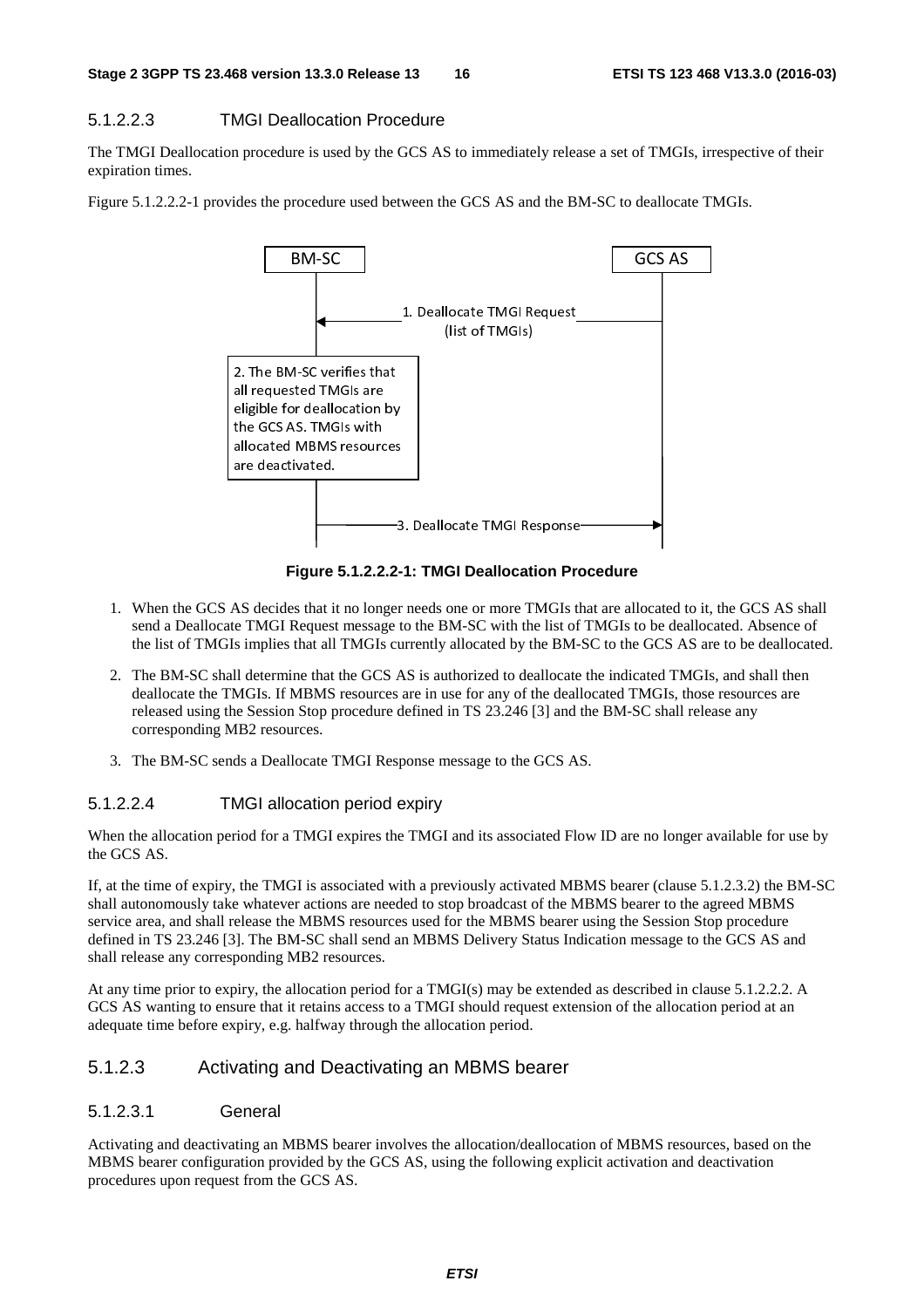MBMS bearer resources may also be deallocated autonomously by the BM-SC, upon expiry of the allocation period of the TMGI associated with the MBMS bearer, as described in clause 5.1.2.2.4.

#### 5.1.2.3.2 Activate MBMS Bearer Procedure

The Activate MBMS Bearer procedure is used by the GCS AS to cause allocation of resources for an MBMS bearer.

Figure 5.1.2.3.2-1 provides the procedure used between the GCS AS and the BM-SC to activate an MBMS bearer.



**Figure 5.1.2.3.2-1: Activate MBMS Bearer Procedure** 

- 1. When the GCS AS wishes to activate an MBMS bearer over MB2, the GCS AS sends an Activate MBMS Bearer Request message to the BM-SC, including the TMGI which represents the MBMS bearer to be started, QoS, MBMS broadcast area, and start time. The TMGI is optional. The QoS shall be mapped into appropriate QoS parameters of the MBMS bearer. The MBMS broadcast area parameter shall include a list of MBMS Service Area Identities, or a list of cell IDs, or both.
- NOTE 1: If the MBMS broadcast area parameter includes a list of MBMS Service Area Identities, the list of MBMS Service Area Identities is determined from information that may come from the UEs (e.g. list of cell IDs) or some other knowledge of where to establish the service (e.g. configuration).
- 2. If the TMGI was included, the BM-SC shall determine whether the GCS AS is authorized to use the TMGI. The BM-SC shall reject the request if the TMGI is not authorized. If the TMGI was not included in the request, the BM-SC shall assign an unused value for the TMGI. The BM-SC allocates a FlowID value corresponding to this TMGI and MBMS broadcast area. If the MBMS broadcast area parameter includes a list of cell IDs, the BM-SC may map the cell IDs into MBMS Service Area Identities subject to operator policy. The BM-SC shall then include a list of MBMS Service Area Identities and, if available, the list of cell IDs in the MBMS Session Start message. If another MBMS bearer with the same TMGI is already activated, the BM-SC shall accept the request only if the MBMS broadcast area in the new request is not partly or completely overlapping with any existing MBMS bearer(s) using the same TMGI as according to TS 23.246 [3] and shall allocate a unique FlowID for the newly requested MBMS bearer. The BM-SC shall allocate MBMS resources to support content delivery of the MBMS bearer to the requested MBMS broadcast area using the Session Start procedure defined in TS 23.246 [3].
- 3. The BM-SC shall send an Activate MBMS Bearer Response message to the GCS AS, including the TMGI, the allocated FlowID, service description, BM-SC IP address and port number for the user-plane, and an expiration time. The service description contains MBMS bearer related configuration information as defined in TS 26.346 [7] (e.g. radio frequency and MBMS Service Area Identities). If the BM-SC mapped the cell IDs into the MBMS Service Area Identities in Step 2, then the service description shall contain the MBMS Service Area Identities that the BM-SC included in the MBMS Session Start message. The expiration time is included only if the BM-SC has allocated a TMGI as a result of this procedure.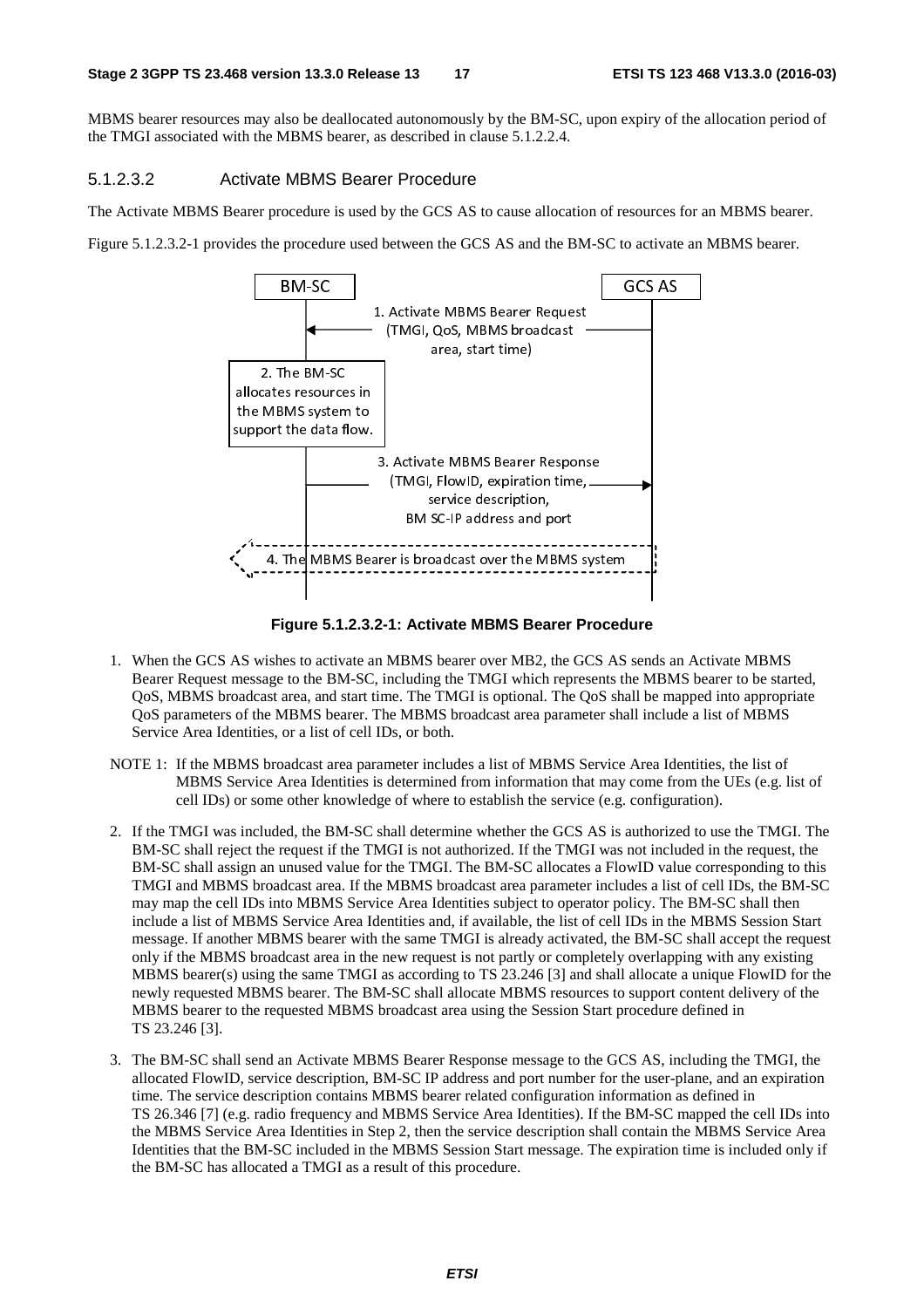- NOTE 2: The GCS AS can use the service description to provide information to the UE to access the MBMS bearer.
- NOTE 3: Since the MBMS bearer is not necessarily established in all cells belonging to the MBMS SAIs in the Activate MBMS Bearer Response message, the list of MBMS SAIs provided by the BM-SC to the GCS AS does not guarantee that the MBMS bearer is available in all cells of the service area identified by the MBMS SAIs.

#### 5.1.2.3.3 Deactivate MBMS Bearer Procedure

The Deactivate MBMS Bearer procedure is used by the GCS AS to cause deallocation of resources for an MBMS bearer.



**Figure 5.1.2.3.2-1: Deactivate MBMS Bearer Procedure** 

- 1. The MBMS bearer is being broadcast over the MBMS system.
- 2. When the GCS AS determines that the MBMS bearer is no longer needed, it shall send a Deactivate MBMS Bearer Request message to the BM-SC, including the TMGI and FlowID representing the MBMS bearer to be deactivated.
- 3. The BM-SC shall determine whether the GCS AS is authorized to use the TMGI and shall take whatever actions are needed to stop broadcast of the MBMS bearer to the agreed MBMS service area, and to deallocate MBMS resources used for the MBMS bearer using the Session Stop procedure defined in TS 23.246 [3].
- 4. The BM-SC shall send a Deactivate MBMS Bearer Response message to the application, including the TMGI, the FlowID, and a result.

#### 5.1.2.4 Modify MBMS Bearer Procedure

The Modify MBMS Bearer procedure is used by the GCS AS to cause modification of the priority and preemption values for an MBMS bearer, the MBMS broadcast area, or both.

Figure 5.1.2.4-1 provides a description of the procedure used between the GCS AS and the BM-SC to modify an activated MBMS bearer.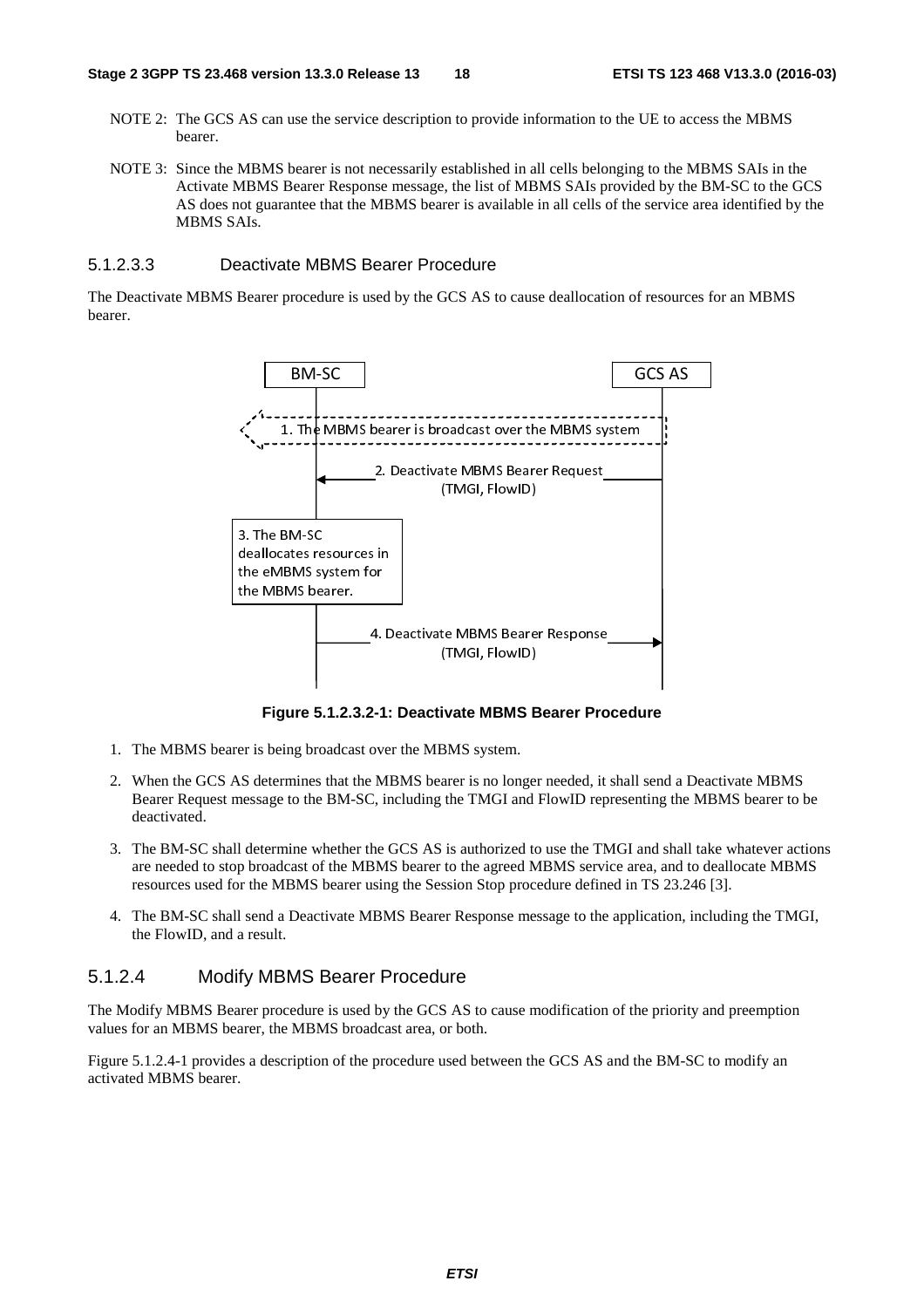

**Figure 5.1.2.4-1: Modify MBMS Bearer Procedure** 

- 1. When the GCS AS determines that an activated MBMS bearer needs to be modified, it shall send a Modify MBMS Bearer Request message to the BM-SC, including the TMGI, FlowID, any new priority and preemption characteristics to be used, and the MBMS broadcast area. The priority and preemption characteristics and the MBMS broadcast area are optional parameters but one of them needs to be included in the Modify MBMS Bearer request. The MBMS broadcast area parameter shall include a list of MBMS Service Area Identities, or a list of cell IDs, or both.
- NOTE 1: If the MBMS broadcast area parameter includes a list of MBMS Service Area Identities, the list of MBMS Service Area Identities is determined from information that may come from the UEs (e.g. list of cell IDs) or some other knowledge of where to establish the service (e.g. configuration).
- 2. If the MBMS broadcast area is being modified, the BM-SC shall accept the request only if the new MBMS broadcast area is not partly or completely overlapping with the MBMS broadcast area of any other existing MBMS bearer(s) with the same TMGI, in accordance with TS 23.246 [3]. The BM-SC shall modify the characteristics of the MBMS bearer using the Session Update procedure defined in TS 23.246 [3]. If the MBMS broadcast area parameter is present and includes a list of cell IDs, the BM-SC may map the cell IDs into MBMS Service Area Identities subject to operator policy. The BM-SC shall then include a list of MBMS Service Area Identities and, if available, the list of cell IDs in the MBMS Session Update message.
- 3. The BM-SC shall send a Modify MBMS Bearer Response message to the GCS AS, including the TMGI, FlowID, and the result. If the BM-SC mapped the cell IDs into the MBMS Service Area Identities in Step 2, then the service description shall contain the MBMS Service Area Identities that the BM-SC included in the MBMS Session Update message.
- NOTE 2: Since the MBMS bearer is not necessarily established in all cells belonging to the MBMS SAIs in the Modify MBMS Bearer Response message, the list of MBMS SAIs provided by the BM-SC to the GCS AS does not guarantee that the MBMS bearer is available in all cells of the service area identified by the MBMS SAIs.

#### 5.1.2.5 MBMS Delivery Status Indication Procedure

The MB2 interface allows the BM-SC to notify the GCS AS of conditions affecting the delivery of services that use MBMS Delivery. The occurrence of the indicated condition may have been detected at the BM-SC or may have been reported to the BM-SC by other entities involved in the MBMS delivery.

The BM-SC sends the MBMS Delivery Status Indication message which includes an identification of the condition whose occurrence triggered the sending of the message and may include other information.

Figure 5.1.2.5-1 illustrates the MBMS Delivery Status Indication procedure.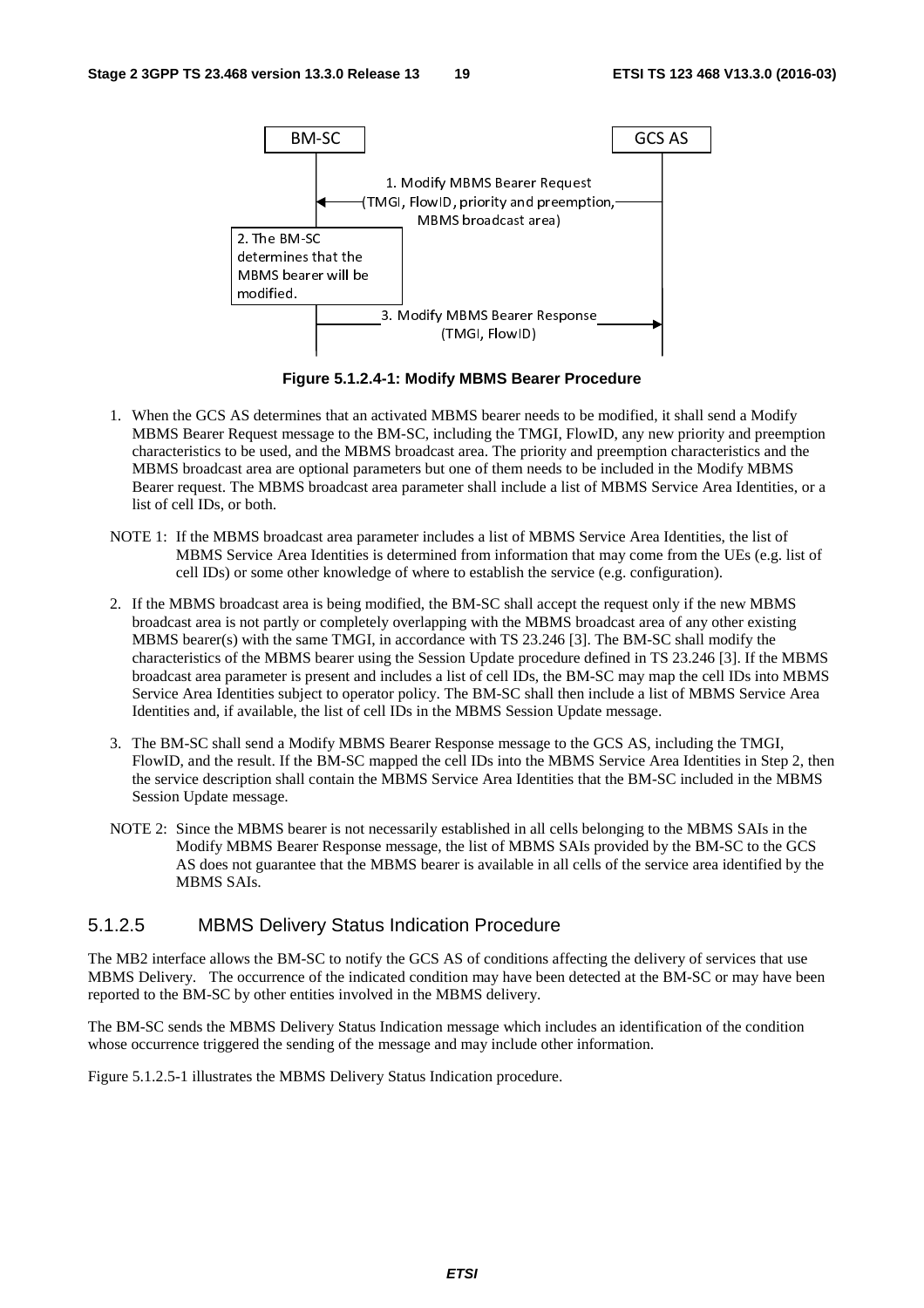

**Figure 5.1.2.5-1: MBMS Delivery Status Indication procedure** 

# 5.2 Specific Usage of EPS Bearers for GCS

Each UE participating in the Group Communication Service uses one or multiple EPS bearers for exchanging application signaling and data with the GCS AS. The EPS bearer services are specified in TS 23.401 [5] and TS 23.203 [6].

In order to enable GCS, a PDN connection needs to be established that can be used for GC1 signaling exchange. When the PDN connection gets established the PCC functionality determines a QCI and an ARP for the default bearer, which may be used for GC1 signaling. Alternatively, during PDN connection establishment a dedicated bearer may be established for GC1 signaling by configuring PCC rules accordingly.

A GCS UE may join multiple GCS groups, which are served by one or more EPS bearers. The GCS AS determines the service characteristics of a specific Group Communication Service, e.g. media or flow description and priority, which is used by the PCRF to determine the EPS bearer configuration appropriate for GCS. The GCS AS updates the PCRF with service characteristics to initiate any required update of the EPS bearer configuration, e.g. when the UE joins or leaves a GCS group or when a GCS data exchange starts or stops.

Whenever the UE's bearer configuration needs to be updated, the GCS AS provides the updated or new service characteristics to the PCRF. From service characteristics PCRF determines the required bearer configuration, including QCI and ARP, and requests the PCEF amendment of the UE's EPS bearers accordingly. If the priority of the application Group Communication session changes, the GCS AS provides an update of the service characteristics towards the PCRF via the Rx interface. The PCRF translates the service characteristics to PCC policies and forwards its policy decision to the PCEF. The PCEF determines, based on policies provided by the PCRF, whether the PCEF modifies already established bearers or whether the PCEF establishes dedicated bearer(s) with the determined bearer characteristics.

The PCRF is not aware of the GCS group(s).

To obtain the responsiveness desired for GCS the GCS UE shall signal the Idle Mode DRX value to the MME, using the procedures described in TS 23.401 [5]. The E-UTRAN derives from the QCI the configuration for delivering an equivalent responsiveness in Connected Mode. When performing the S1 interface paging procedure for a DownlinkData Notification for a bearer associated with either QCI 65 or QCI 69 (e.g. Mission Critical Push To Talk), the Paging Priority IE needs to be set to a value such that the E-UTRAN can correctly prioritize the contents of its radio interface paging messages to enable low latency for the first downlink packet on that bearer. To enable the MME to send this Paging Priority IE on the S1 interface, the bearer(s) associated with QCI 65 and QCI 69 should have appropriate ARP(s).

# 5.3 Service Continuity

### 5.3.1 General

This clause provides flows & procedures for switching from Unicast Delivery to MBMS Delivery and vice-versa. In the flows, the need for service continuity is determined and executed by the UE. In the make-before-break flows, the UE may simultaneously receive the same DL data on both Unicast and MBMS bearers. In such scenarios, it is up to the application to manage duplicate detection.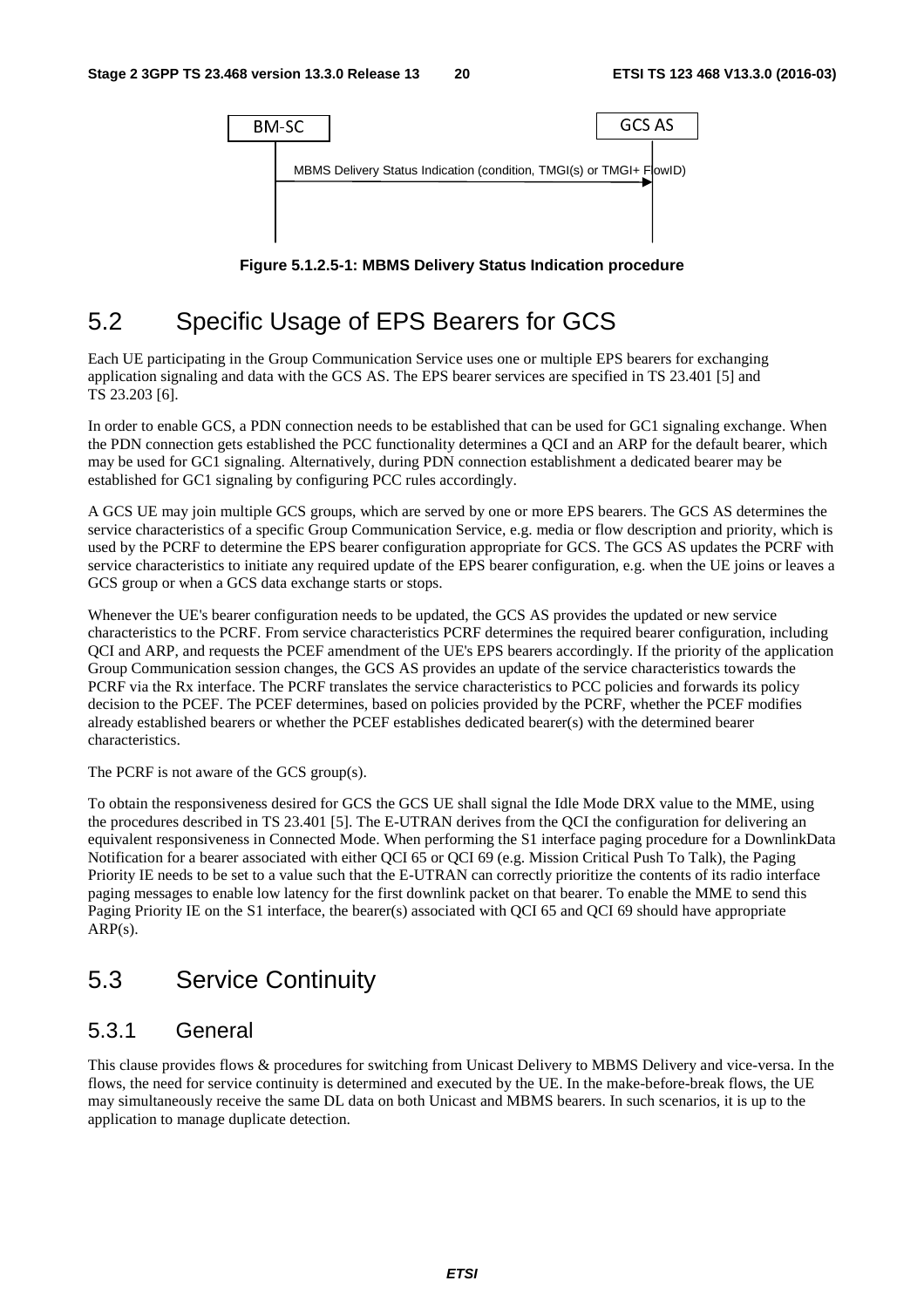### 5.3.2 Switching from Unicast Delivery to MBMS Delivery

Figure 5.3.2-1 shows the procedures for service continuity when a UE which is receiving DL data over unicast moves into MBMS coverage. During the switching process, the UE simultaneously receives data from both unicast and MBMS, so there is no service interruption.



**Figure 5.3.2-1: Switching from Unicast Delivery to MBMS Delivery** 

- 1. The UE has an on going group communication and the GCS AS informs the UE, over GC1, of the availability of MBMS delivery and of the corresponding TMGI of the MBMS bearer service.
- 2. The UE is receiving downlink data by Unicast Delivery.
- 3. The UE detects it has entered MBMS coverage and starts receiving MBMS Scheduling Information over MCH and the data from the MBMS bearer corresponding to the TMGI over MTCH.
- 4. The UE receives DL data by MBMS Delivery.
- 5. The UE simultaneously receives data by Unicast Delivery and MBMS Delivery.
- 6. The UE notifies the GCS AS via GC1 that it is in MBMS coverage and receiving the MBMS bearer service corresponding to the TMGI. The GCS AS stops sending the data over by Unicast Delivery to this UE. The UE now receives the content only by MBMS Delivery.

### 5.3.3 Switching from MBMS Delivery to Unicast Delivery

#### 5.3.3.1 General

This clause defines the following two procedures for service continuity for switching from MBMS Delivery to Unicast Delivery:

- MBMS Delivery to Unicast Delivery (make-before-break).
- MBMS Delivery to Unicast Delivery (break-before-make).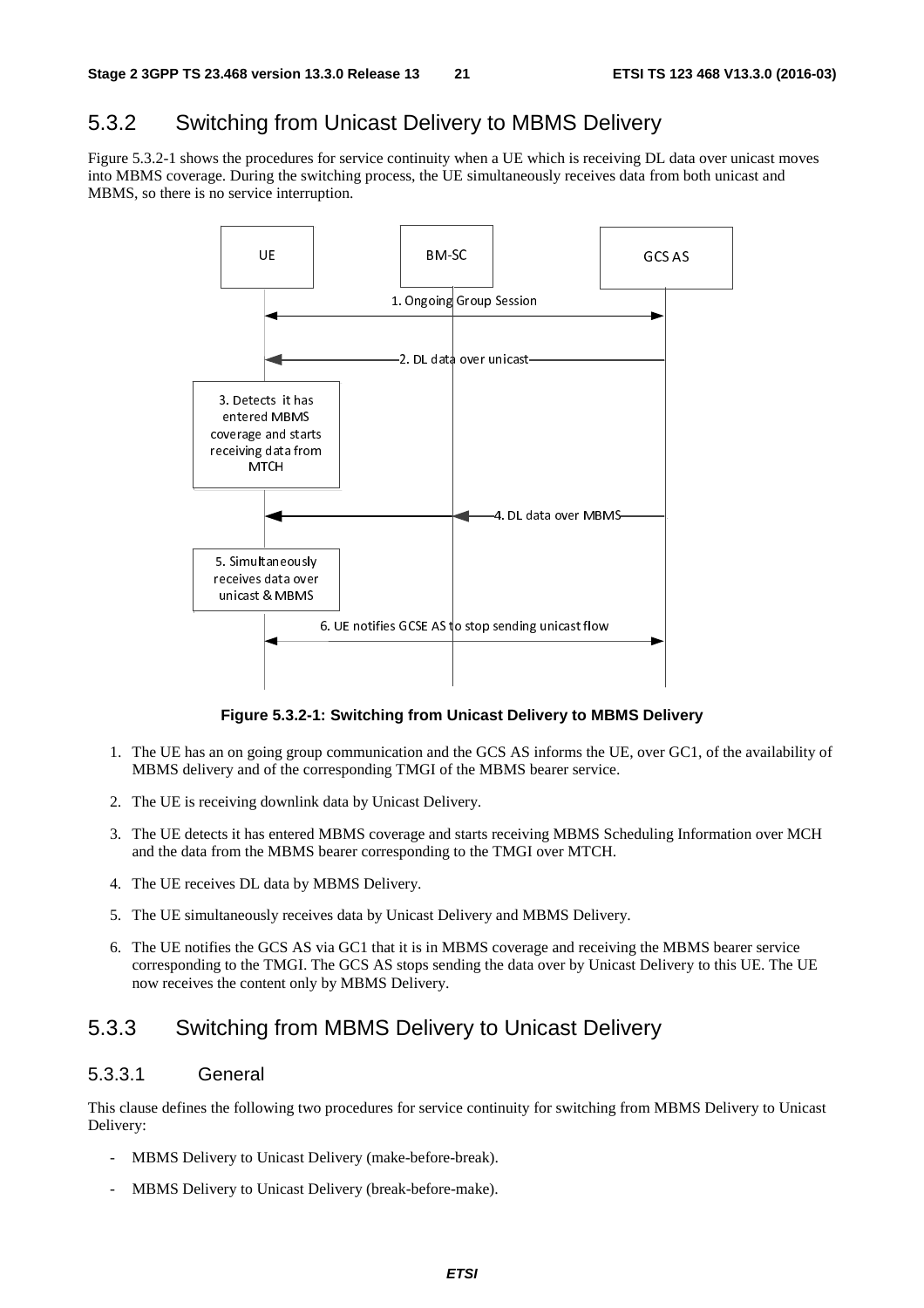#### 5.3.3.2 MBMS Delivery to Unicast Delivery (make-before-break)

Figure 5.3.3.2-1 shows the procedure for service continuity when a UE is about to move out of MBMS coverage. In this procedure, the UE detects that is about to move out of MBMS coverage and elects to receive data over unicast while still within MBMS coverage. During the switching process, the UE simultaneously receives data from both unicast and MBMS, so there is no service interruption.



#### **Figure 5.3.3.2-1: Switching from MBMS Delivery to Unicast Delivery (make-before-break)**

- 1. The UE has an ongoing group communication.
- 2. The UE is receiving downlink data by MBMS Delivery.
- 3. The UE detects that it is about to move out from MBMS coverage, for the corresponding MBMS bearer service, through implementation-specific methods. For example, the UE can determine it is about to move out of MBMS coverage by detecting poor MBSFN signal quality.
- 4. The UE notifies the GCS AS that it may move out of MBMS coverage via GC1 and the GCS AS sets up a unicast flow.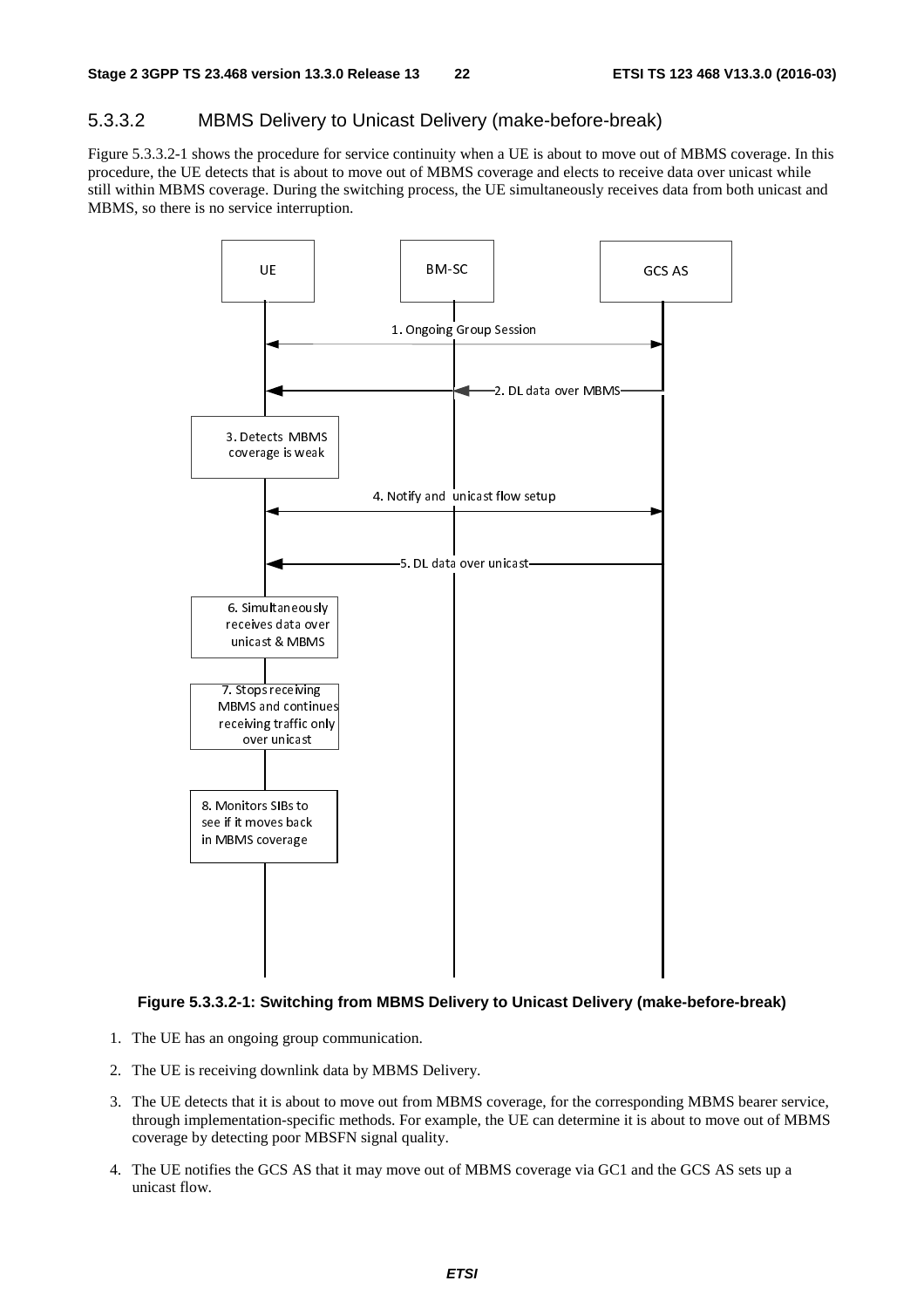- 5. The GCS AS now sends the downlink data by Unicast Delivery to this UE.
- 6. The UE simultaneously receives DL data by Unicast Delivery and by MBMS Delivery.
- 7. The UE ceases to receive the downlink data by MBMS Delivery but continues receiving data by Unicast Delivery.
- 8. The UE monitors the SIBs in order to detect the TMGI on MCCH and thus determine it is back in MBMS coverage for the MBMS bearer service.

#### 5.3.3.3 MBMS Delivery to Unicast Delivery (break-before-make)

Figure 5.3.3.3-1 shows the procedure for service continuity when a UE has moved out of MBMS coverage. Here the UE starts receiving DL data over unicast after it has stopped receiving data over MBMS, so there may be some service interruption.

This procedure is used by the UE to handle loss of MBMS Delivery due to MBMS resource congestion in E-UTRAN resulting in pre-emption of the MBMS bearer service as described in clause 5.4.



#### **Figure 5.3.3.3-1: Switching from MBMS Delivery to Unicast Delivery (break-before-make)**

- 1. The UE has an ongoing group communication.
- 2. The UE is receiving downlink data by MBMS Delivery for an MBMS bearer service is identified by a TMGI.
- 3. The UE detects it is out of MBMS coverage for that TMGI and, therefore, is unable to receive any data by MBMS Delivery for the corresponding MBMS bearer service.
- 4. The UE notifies the GCS AS via GC1 that it has moved out of MBMS coverage for the MBMS bearer service corresponding to the TMGI and the GCS AS sets up a unicast flow.
- 5. The GCS AS sends the downlink data by Unicast Delivery.
- 6. The UE monitors the SIBs in order to detect the TMGI on MCCH and thus determine that it is back in MBMS coverage for the MBMS bearer service.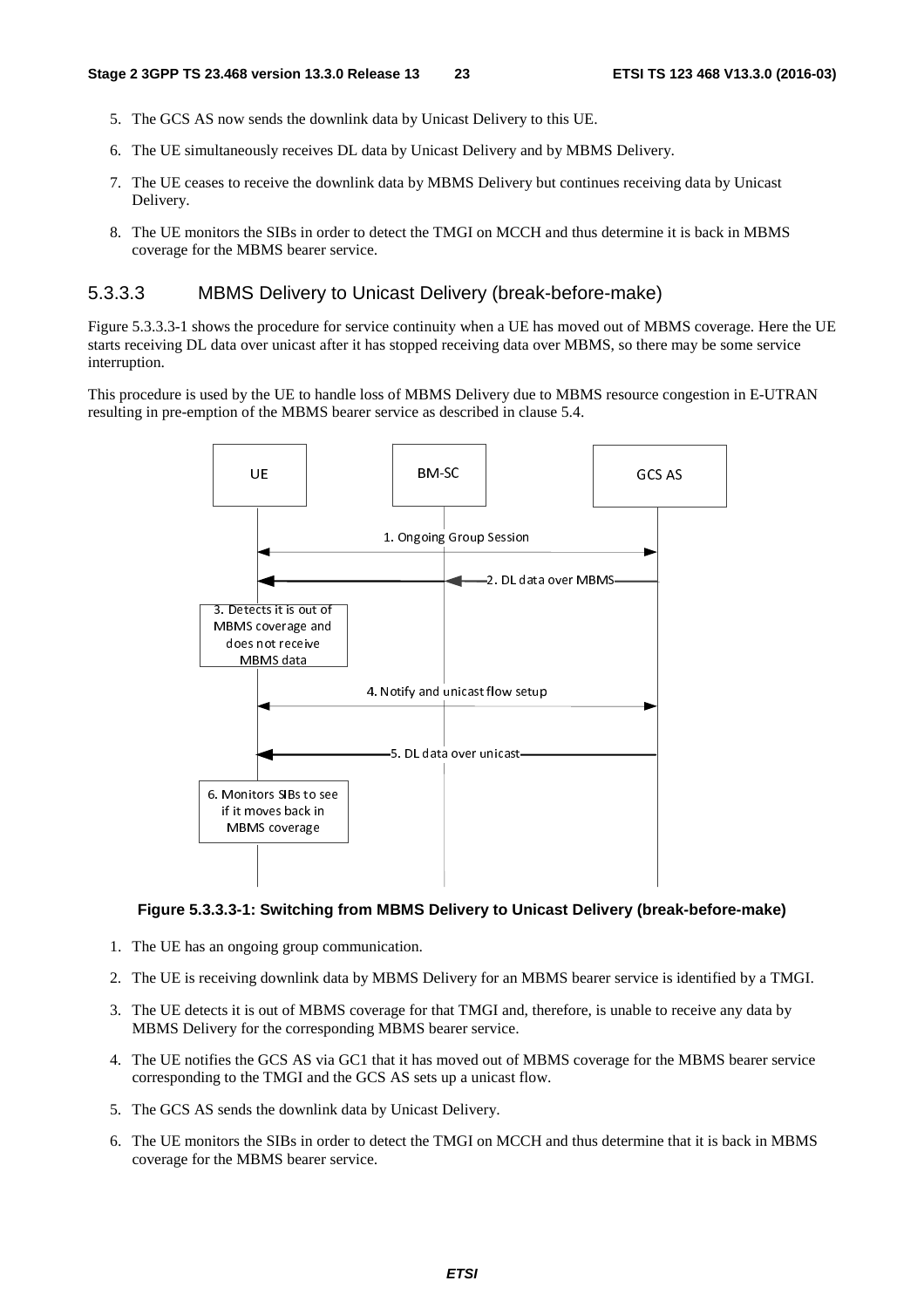## 5.4 Priority and Pre-emption for Group Communication

A Group Communication Session that requires to be prioritized over other Group Communication Sessions or non-Group Communication Sessions includes both the priority level and the GCS identifier in a service authorization request to the PCRF and to the BM-SC.

The priority level and the GCS identifier are defined at the application layer for priority and pre-emption purposes. The GCS AS provides the priority level and the GCS identifier to the PCRF and the BM-SC. It is mapped by the PCRF and the BM-SC to the ARP priority level, pre-emption capability and pre-emption vulnerability indication under the consideration of the respective EPS network.

In the case of Unicast Delivery, the PCRF translates the service characteristics to PCC policies and forwards its policy decision to the PCEF. The PCEF determines, based on policies provided by the PCRF, whether the PCEF modifies already established bearers or whether the PCEF establishes dedicated bearer(s) with the determined bearer characteristics. If the priority of a particular application Group Communication session changes, the GCS AS provides an update of the service characteristics towards the PCRF via the Rx interface. The PCRF updates the PCC policies and forwards them to the PCEF. The PCEF modifies already established bearers or establishes dedicated bearer(s) accordingly.

The PCRF shall, at the reception of service authorization from the GCS AS including an indication that is a prioritized GC Session and priority level, ensure that the ARP priority level of the default bearer is assigned a prioritized value which is at least as high as the highest priority of all Group Communication Sessions within the same IP-CAN session. The PCRF shall also ensure that the ARP pre-emption capability and pre-emption vulnerability indication of the default bearer satisfies the strongest requirements of all Group Communication Sessions within the same IP-CAN session.

When the PCRF detects that all prioritized Group Communication Sessions within the same IP-CAN session are released, the PCRF shall assign the ARP of the default bearer as appropriate.

In the case of MBMS Delivery, if the priority of an MBMS bearer needs to be changed, based upon a GCS AS decision to change the priority level, the GCS AS performs either:

- The Modify MBMS Bearer procedure in clause 5.1.2.4; or
- A new Activate MBMS Bearer procedure and a Deactivate MBMS Bearer procedure replacing the old MBMS bearer service with a new one.

In certain network conditions such as congestion, the bearer used for group communication service may be pre-empted.

- In the case of Unicast Delivery, the GCS AS is notified by the PCRF of unicast bearer release.
- In the case of MBMS Delivery, the related MBMS bearer may be 'suspended' by E-UTRAN and the UE becomes aware in either of the following ways:
	- packets are dropped at the eNB. In this case the UE can detect that MBMS delivery is no longer available when the related TMGI is removed from MCCH.
	- The UE receives an explicit indication broadcast from the eNB in the MBMS Scheduling Information (see TS 36.300 [9] and TS 36.321 [10]), where it is informed that transmission for the MBMS bearer is going to be, or has been, suspended.

The procedure used by the UE in these scenarios is depicted in figure 5.4-1.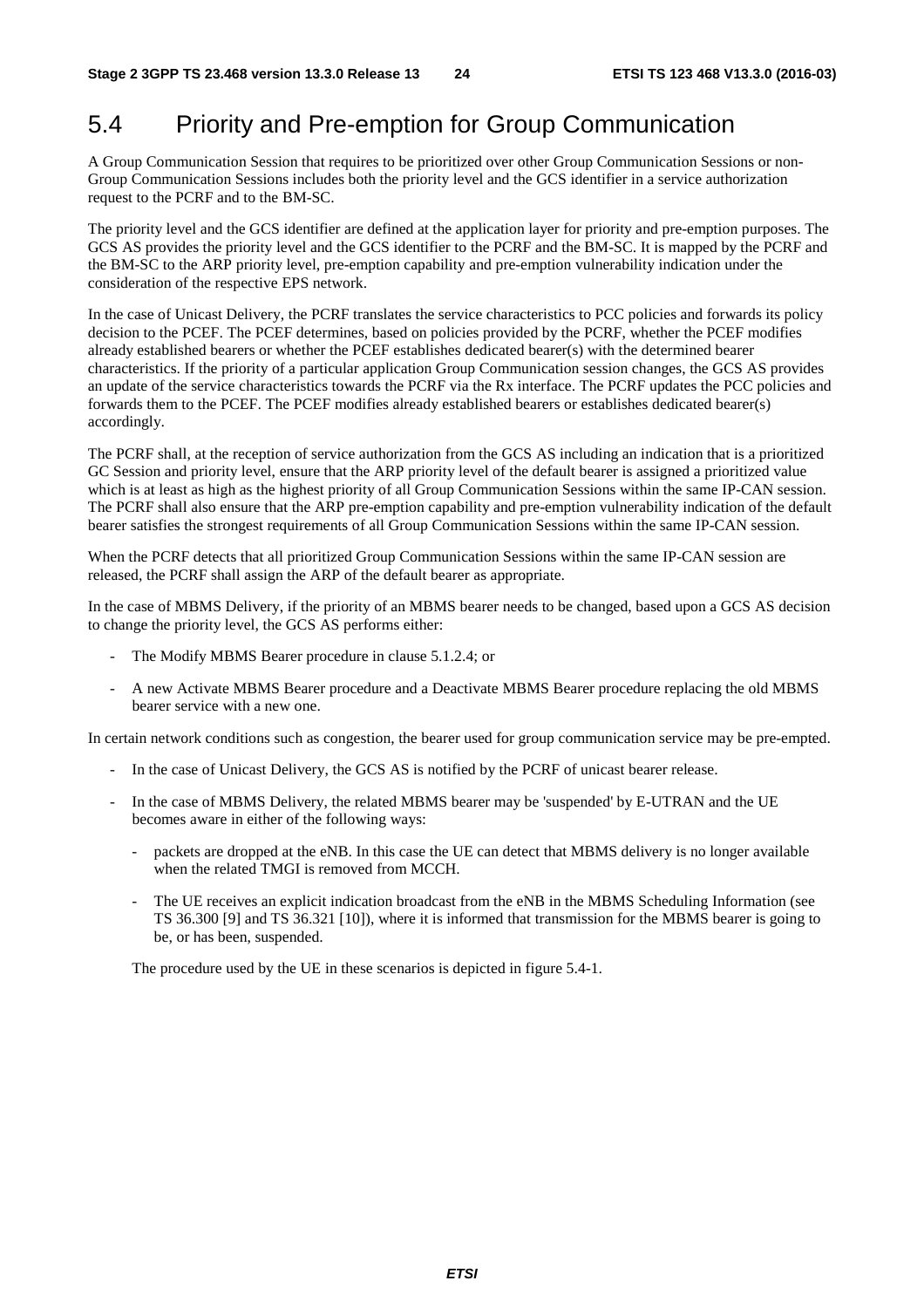

**Figure 5.4-1: Switching from MBMS Delivery to Unicast Delivery following bearer suspension (and subsequent resumption of MBMS delivery)** 

- 1. The UE has an ongoing group communication.
- 2. The UE is receiving downlink data by MBMS Delivery.
- 3. E-UTRAN (e.g. after detecting MBMS congestion) decides to suspend one or more MBMS bearer(s) within MBSFN area(s) (based on e.g. the ARP and/or on the counting results for the corresponding MBMS service(s)), and trigger the migration of impacted UEs to receive DL data via unicast, by either:
	- a) explicitly informing those UEs that the MBMS bearer has been, or is going to be, suspended by broadcasting an indication within MAC MBMS Scheduling Information (and removing the TMGI from the MCCH), or
	- b) removing the TMGI of the MBMS bearer that has been suspended from the MCCH.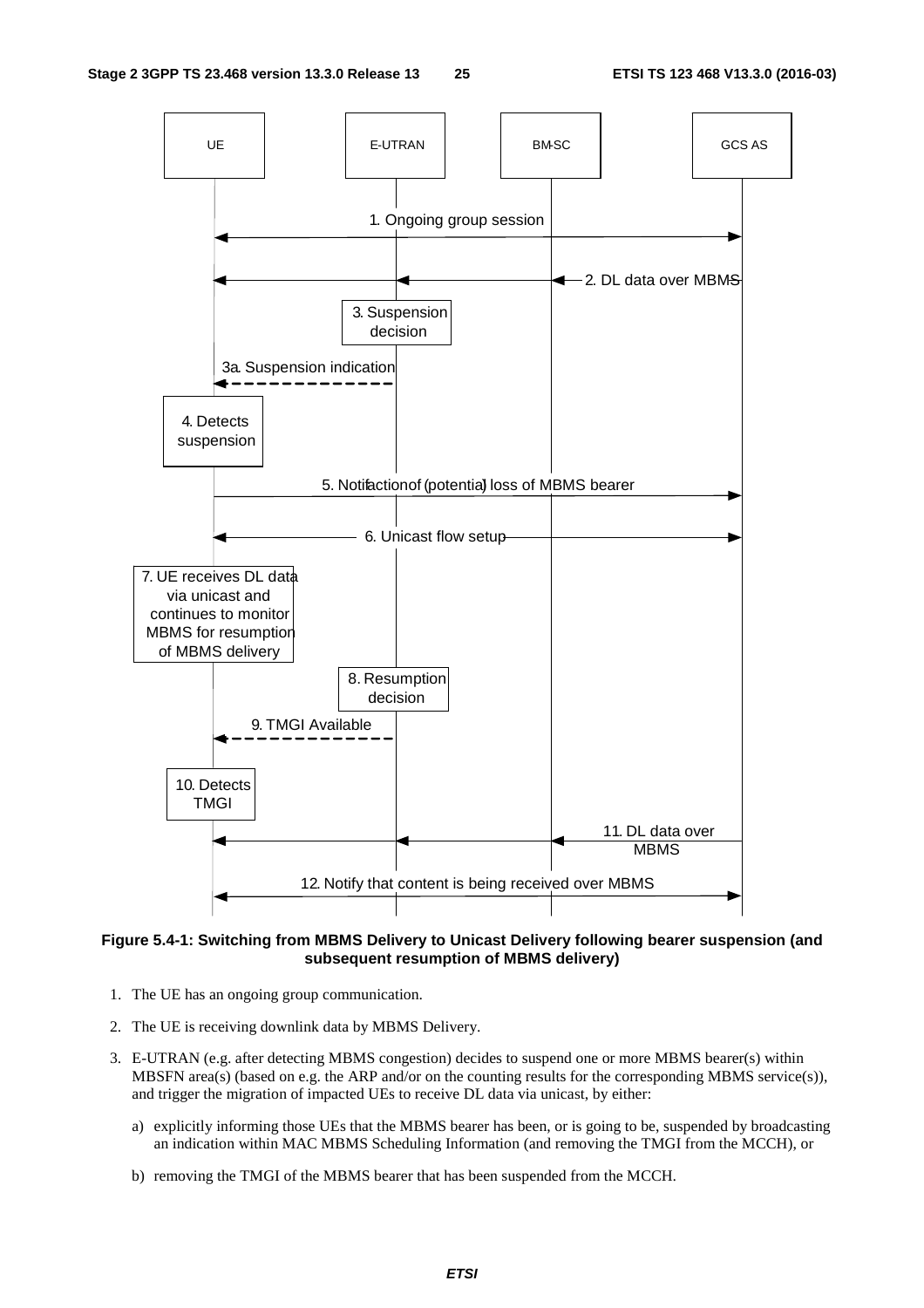- 4. The UE detects the suspension of the corresponding MBMS bearer service, but continues to monitor for MBMS Delivery (i.e. because while it is establishing unicast there may still be DL data sent on the MBMS bearer).
- 5. Over GC1, the UE notifies the GCS AS of the MBMS service suspension.
- 6. The GCS AS decides whether to set up the Unicast Delivery path for the downlink data to this UE.
- 7. The UE receives DL data by Unicast Delivery and continues to monitor MBMS channels for resumption of the MBMS bearer.
- NOTE: Between step 2 and step 11 data associated with the suspended MBMS bearer continues to be delivered by the GCS AS on the corresponding multicast transport infrastructure towards the E-UTRAN (e.g. because it is still delivered via eMBMS in non congested MBSFN areas). This also allows a quicker resumption of the MBMS service when congestion is over.
- 8. At some point, the RAN determines that it can resume the MBMS bearer within the MBSFN area(s), e.g. when the congestion is over. The decision which of the suspended MBMS bearers to resume may be based on e.g. the ARP and/or on the counting results for the corresponding MBMS service(s).
- 9. The MCCH indicates that the TMGI is available.
- 10. The UE detects the TMGI on the MCCH and prepares to receive it.
- 11. The UE is again receiving downlink data by MBMS Delivery.
- 12. The UE notifies the GCS AS that it is receiving the group content via MBMS.
- 13. GCS AS stops the delivery via unicast.

# 5.5 Charging

For MBMS Delivery, the architecture requirement for charging defined for MBMS broadcast service for E-UTRAN in TS 23.246 [3] shall apply.

For Unicast Delivery, the architecture requirement for charging defined for EPS bearer services in TS 23.401 [5] shall apply.

# 5.6 Security

Security requirements for supporting the MB2 reference point for GCS are defined in TS 33.246 [8].

No additional security requirement is defined for supporting GCS with Unicast Delivery.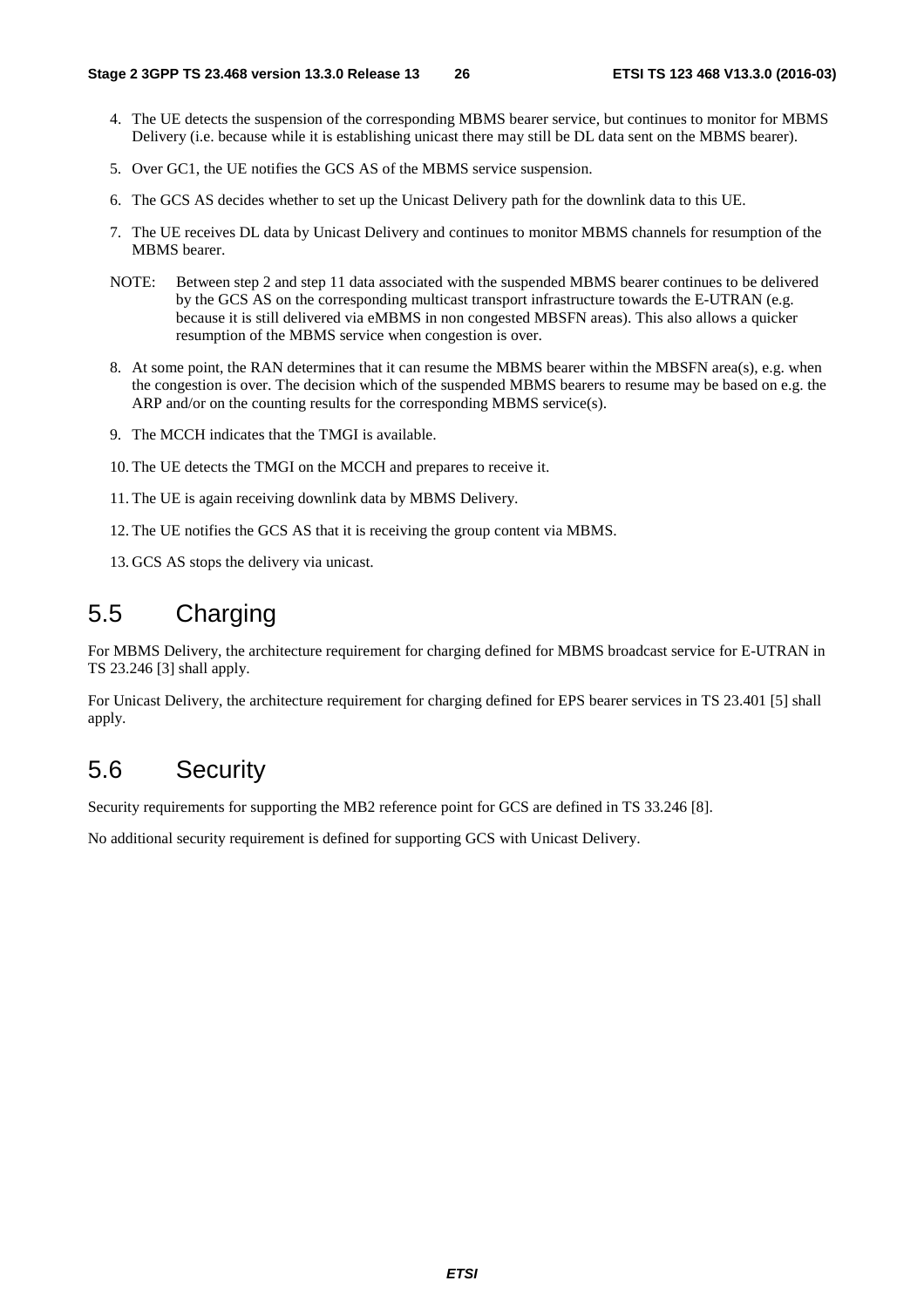# Annex A (Informative): Utilisation of the Group Communication Service

# A.1 General

This annex provides informative call flows for how a GCS AS can use the Unicast Delivery and MBMS Delivery mechanisms defined in this specification to deliver data to group(s) of users.

# A.2 Downlink Media path setup for MBMS Delivery

# A.2.1 General

This clause describes two procedures for establishing MBMS Delivery on the downlink:

- using pre-established MBMS bearers, or
- using dynamic establishment of MBMS bearers

# A.2.2 Use of Pre-established MBMS bearers

In this scenario, the GCS AS pre-establishes MBMS bearer(s) in certain pre-configured areas before the start of the group communication session. When a UE originates a request for group communication for one of these areas, the preestablished MBMS bearer(s) is used for the DL traffic.



**Figure A.2.2-1: Use of Pre-established MBMS Bearers** 

- 1. The GCS AS pre-establishes the MBMS bearers for the group communication session according to the procedures defined in clause 5.1.2.3.1. The BM-SC returns the MBMS service description associated with the MBMS bearer(s) to the GCS AS.
- 2. The UE establishes a group communication session with the GCS AS. The GCS AS passes the service description associated with the MBMS bearer service to the UE. The UE obtains the TMGI(s), identifying the MBMS bearer (s), from the service description.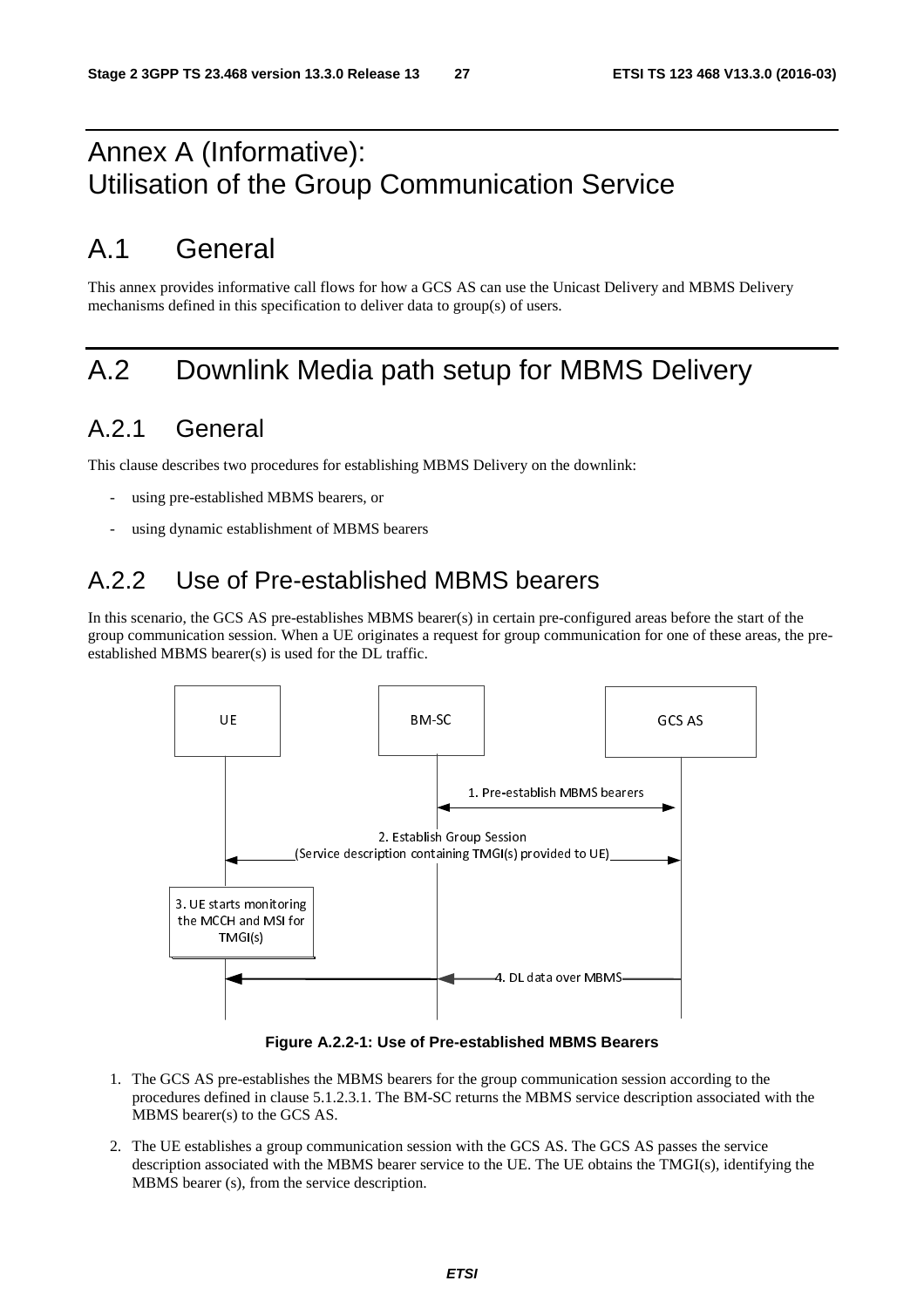- 3. The UE starts monitoring the MSI and MCCH of received MBSFN broadcast(s) for the TMGI(s).
- 4. Having detected a TMGI on MCCH the UE monitors the MSI and receives the DL data on the MTCH corresponding to the TMGI.

### A.2.3 Use of Dynamic MBMS bearer establishment

In this scenario, the GCS AS uses a unicast bearer for communication with the UE on the DL at the start of the group communication session. When the GCS AS decides to use an MBMS bearer for the DL data, the GCS AS establishes one using the procedures defined in clause 5.1.2.3.1. The GCS AS provides the service description associated with MBMS bearer(s), obtained from the BM-SC, to the UE. The UE starts using the MBMS bearer(s) to receive DL data and stops using the unicast bearer for the DL data.

NOTE: The GCS AS logic for determining when to establish the new MBMS Delivery bearer is implementation specific. For example, the GCS AS could decide to establish the MBMS delivery based on the location of the UE's that are a part of the group communication session.



**Figure A.2.3-1: Use of Dynamic MBMS Bearer Establishment** 

- 1. The UE establishes a group communication session with the GCS AS.
- 2. The downlink data is sent by Unicast Delivery.
- 3. The GCS AS establishes the MBMS bearer(s) for the group communication session according to the procedures defined in clause 5.1.2.3.1. The BM-SC returns the service description associated with the MBMS bearer(s) to the GCS AS.
- 4. The GCS AS provides the service description associated with the MBMS bearer(s) to the UE. The UE obtains the TMGI(s) from the service description.
- 5. The UE starts monitoring the MSI and MCCH of received MBSFN broadcast(s) for the TMGI(s).
- 6. Having detected a TMGI on MCCH the UE monitors the MSI and receives the DL data on the MTCH corresponding to the TMGI.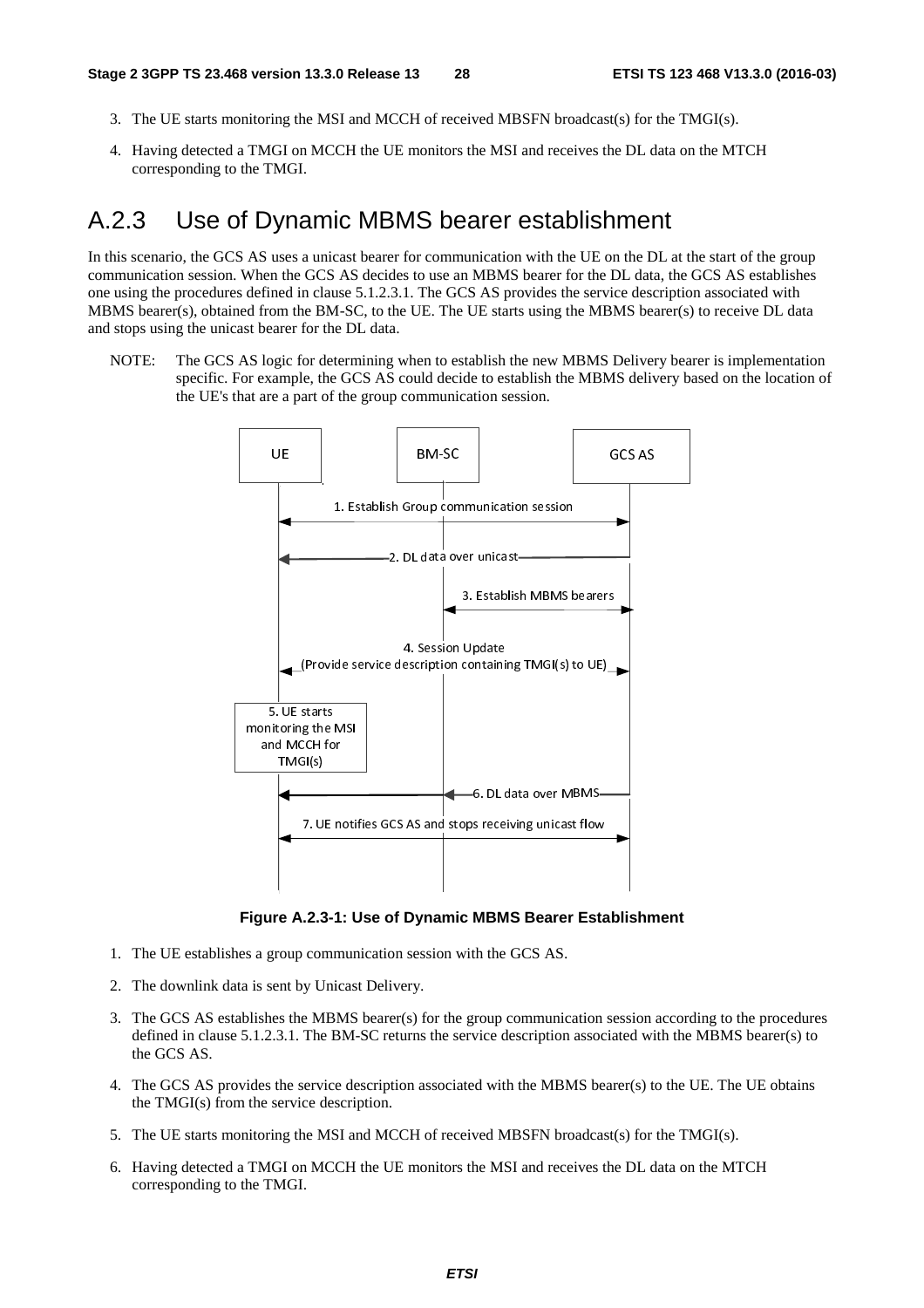7. The UE notifies the GCS AS that it is receiving the data over MBMS for the given TMGI. The GCS AS stops sending DL data over unicast to the UE.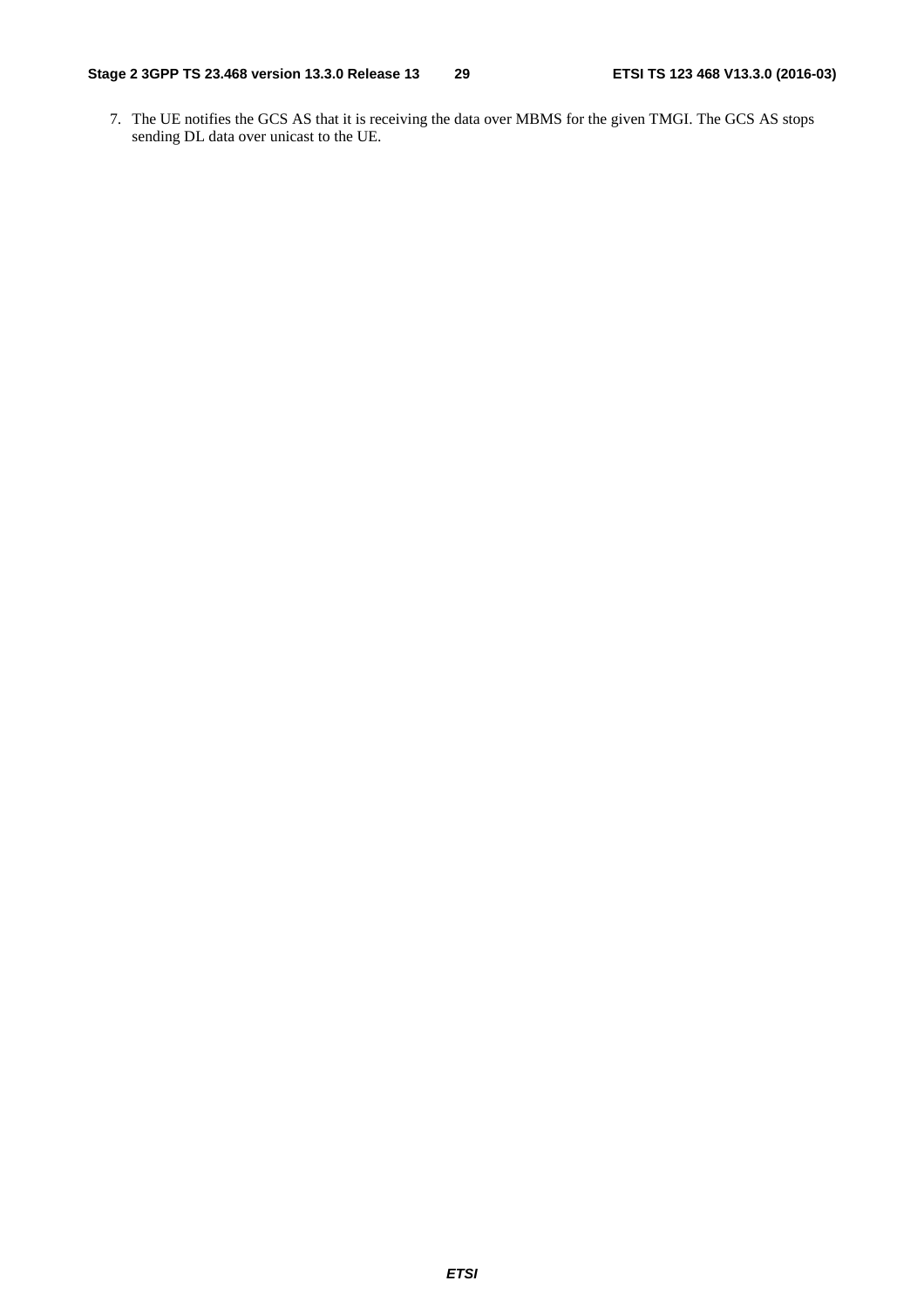# Annex B (Informative): Change history

|             |              |                 |           |                |                | <b>Change history</b>                                                           |        |            |
|-------------|--------------|-----------------|-----------|----------------|----------------|---------------------------------------------------------------------------------|--------|------------|
| <b>Date</b> | TSG#         | <b>TSG Doc.</b> | <b>CR</b> | Rev            | Cat            | Subject/Comment                                                                 | Old    | <b>New</b> |
| 2014-02     | <b>SP-63</b> | SP-140118       | u.        |                | L.             | MCC Editorial Update for Presentation to TSG SA for                             | 0.1.1  | 1.0.0      |
|             |              |                 |           |                |                | Approval                                                                        |        |            |
| 2014-02     | <b>SP-63</b> |                 |           |                |                | MCC Editorial update for publication after TSG SA approval                      | 1.0.0  | 12.0.0     |
| 2014-06     | SP-64        | SP-140259       | 0007      | $\mathbf{1}$   | F              | Update sections 5.2 & 5.4 for GCSE                                              | 12.0.0 | 12.1.0     |
| 2014-06     | SP-64        | SP-140259       | 0008      | $\overline{2}$ | F              | Update clause 4.2.1 for GCSE                                                    | 12.0.0 | 12.1.0     |
| 2014-06     | $SP-64$      | SP-140259       | 0009      | $\mathbf{1}$   | F              | Update clause 4.2.3 for GCSE                                                    | 12.0.0 | 12.1.0     |
| 2014-06     | $SP-64$      | SP-140259       | 0010      | $\overline{2}$ | F              | Update of GC1reference point for GCSE                                           | 12.0.0 | 12.1.0     |
| 2014-06     | $SP-64$      | SP-140259       | 0016      | 1              | F              | Fix misleading text on uplink bearer                                            | 12.0.0 | 12.1.0     |
| 2014-06     | SP-64        | SP-140259       | 0017      | $\mathbf{1}$   | F              | Corrections to the TMGI allocation and deallocation<br>procedures               | 12.0.0 | 12.1.0     |
| 2014-06     | $SP-64$      | SP-140259       | 0018      | $\overline{2}$ | F              | Proposed change of terminology for used TMGIs over MB2                          | 12.0.0 | 12.1.0     |
| 2014-06     | SP-64        | SP-140259       | 0019      | $\overline{2}$ | F              | Charging requirements for GCSE_LTE                                              | 12.0.0 | 12.1.0     |
| 2014-06     | SP-64        | SP-140259       | 0021      | $\overline{2}$ | F              | Clarifications to service description from BM-SC                                | 12.0.0 | 12.1.0     |
| 2014-06     | SP-64        | SP-140259       | 0032      |                | F              | Clarification of actions consequent upon TMGI expiry                            | 12.0.0 | 12.1.0     |
| 2014-06     | SP-64        | SP-140259       | 0035      |                | F              | Deactivate the MBMS bearer procedure                                            | 12.0.0 | 12.1.0     |
| 2014-06     | SP-64        | SP-140259       | 0037      | $\overline{2}$ | F              | Priority and Pre-emption for GCS                                                | 12.0.0 | 12.1.0     |
| 2014-06     | SP-64        | SP-140259       | 0038      |                | F              | Clarifications to security requirements                                         | 12.0.0 | 12.1.0     |
| 2014-06     | SP-64        | SP-140259       | 0039      | $\mathbf{1}$   | F              | Flow ID allocation by BM-SC only                                                | 12.0.0 | 12.1.0     |
| 2014-09     | SP-65        | SP-140420       | 0022      | $\overline{2}$ | F              | Clarifications to roaming models and MBMS Delivery media<br>flow in the figures | 12.1.0 | 12.2.0     |
| 2014-09     | SP-65        | SP-140420       | 0044      | $\mathbf{1}$   | F              | Requirements for MB2 and GC1                                                    | 12.1.0 | 12.2.0     |
| 2014-12     | $SP-66$      | SP-140678       | 0050      | $\mathbf{1}$   | F              | Clarifications for priority related PCRF actions                                | 12.2.0 | 12.3.0     |
| 2014-12     | SP-66        | SP-140678       | 0055      | $\mathbf{1}$   | F              | Add missing FlowID parameter to 'Activate MBMS Bearer<br>Request'               | 12.2.0 | 12.3.0     |
| 2015-03     | SP-67        | SP-150018       | 0048      | $\overline{2}$ | D              | Abbreviations - addition and correction                                         | 12.3.0 | 12.4.0     |
| 2015-03     | SP-67        | SP-150018       | 0049      | $\overline{c}$ | F              | Clarification on Service Continuity from MBMS delivery to<br>Unicast delivery   | 12.3.0 | 12.4.0     |
| 2015-03     | <b>SP-67</b> | SP-150027       | 0056      | $\overline{2}$ | C              | Paging Priority for Push To Talk                                                | 12.4.0 | 13.0.0     |
| 2015-06     | SP-68        | SP-150227       | 0059      | $\mathbf{1}$   | A              | Correct FlowID per agreement with CT WG3                                        | 13.0.0 | 13.1.0     |
| 2015-06     | SP-68        | SP-150227       | 0064      |                | Α              | Correction of specification of Group Call suspension                            | 13.0.0 | 13.1.0     |
| 2015-09     | SP-69        | SP-150489       | 0066      | $\mathbf{1}$   | $\overline{A}$ | Clarify BM-SC behaviour in case of overlapping broadcast<br>areas               | 13.1.0 | 13.2.0     |
| 2015-09     | SP-69        | SP-150504       | 0067      | c              | $\overline{B}$ | Adding ProSe UE-to-Network Relaying to the GCSE_LTE<br>architecture             | 13.1.0 | 13.2.0     |
| 2015-09     | $SF-69$      | SP-150506       | 0070      | $\overline{2}$ | B              | MBMS bearer establishment and update with cell ID list                          | 13.1.0 | 13.2.0     |
| 2015-12     | SP-70        | SP-150616       | 0075      | 5              | F              | Clarification on the elements of the MBMS service description 13.2.0            |        | 13.3.0     |